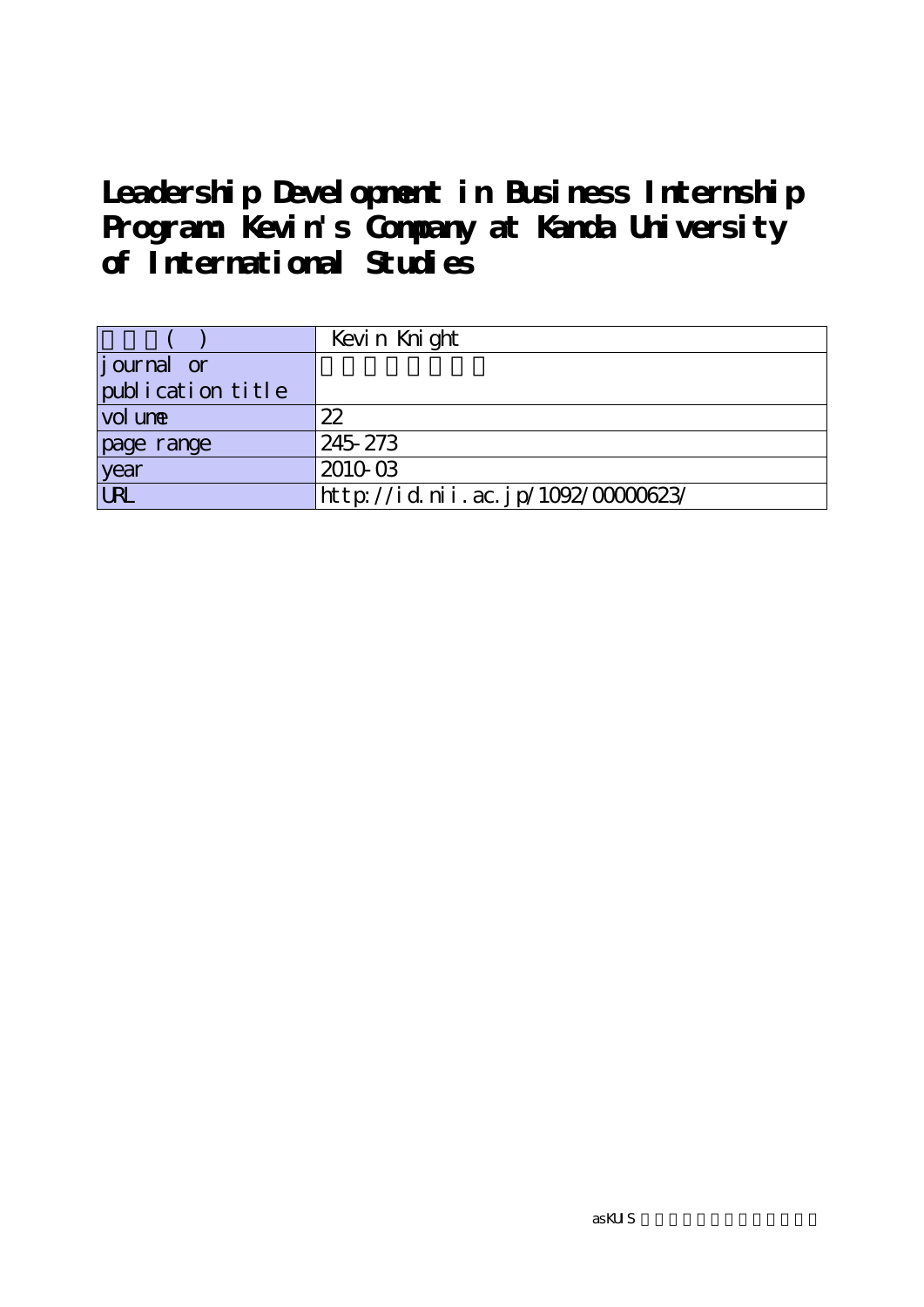# Kevin Knight

# **Abstract**

Kevin's Company is a business internship program for the undergraduate students of the Kanda University of International Studies (KUIS) in Japan. The internship program prepares students for success as members of the global workforce upon graduation. Earlier research on Kevin's Company revealed that students had been exposed to opportunities to develop certain global competencies and identified specific changes that should be implemented to strengthen the internship program (Knight, 2008, 2009a), and the resulting changes to Kevin's Company are presented in the introduction and background section of this paper.

Moreover, it was determined that leadership opportunities in the program should be further enhanced, and this study focuses on the students' orientation to leadership development. The results of a questionnaire indicated that the students believed that they had acquired the fundamental competencies of leadership to a certain extent but lacked business knowledge. Various options exist for conducting training and development in the areas of leadership and professional communicative expertise, but the multiple dimensions of communication in Kevin's Company need to be considered when deciding on the appropriate training mix.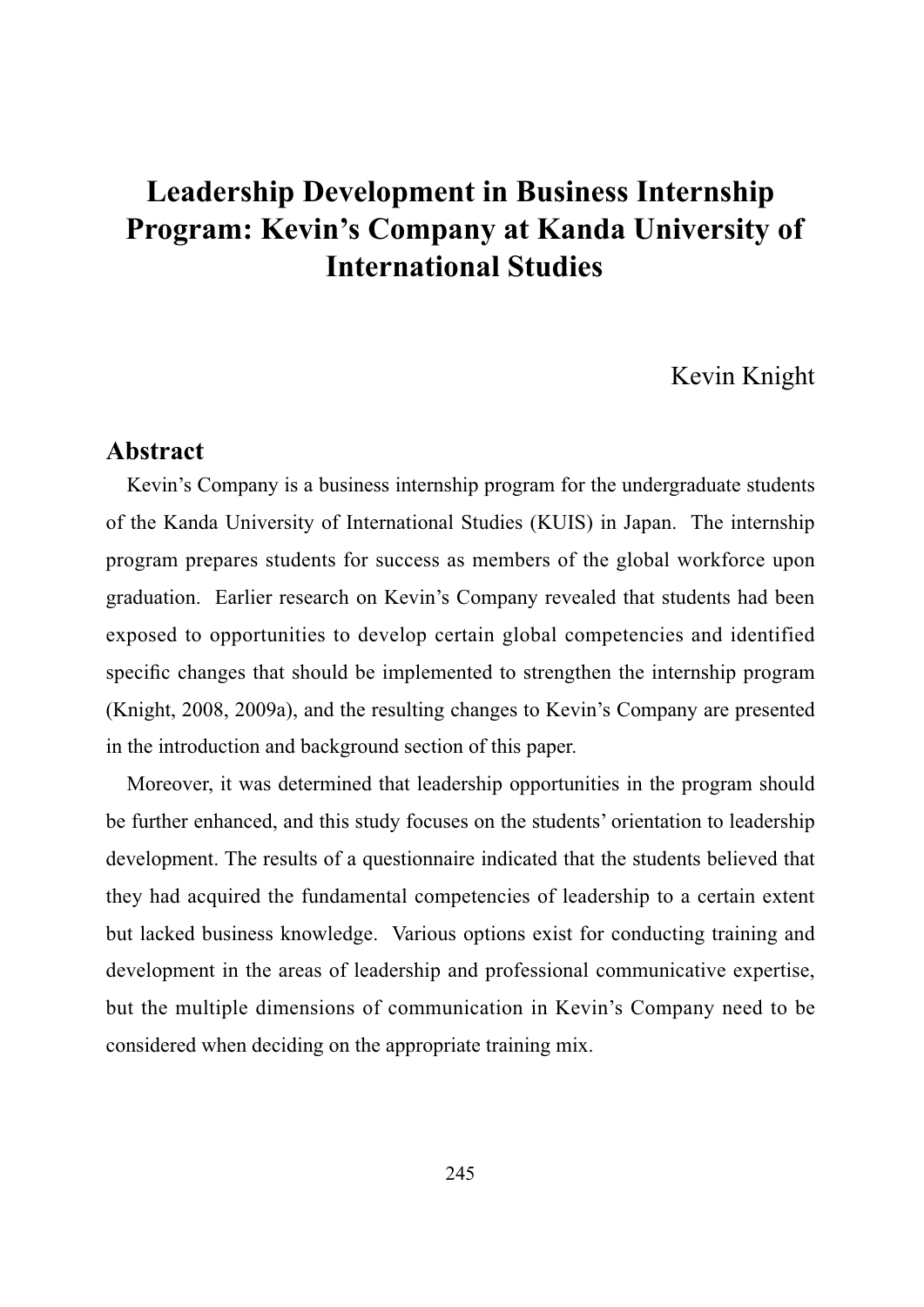The Journal of Kanda University of International Studies Vol. 22(2010)

# **1. Introduction and background**

Kevin's Company is a business internship program offered to second and third year undergraduate students of the Kanda University of International Studies (KUIS) in Chiba, Japan. The students who participate in the program take on the role of business consultants and create a marketing plan for British Hills, which is a residential learning facility and tourist resort located in Japan and affiliated with KUIS (http://www.british-hills.co.jp/english/). The students also deliver a related business presentation in which they offer recommendations for improving British Hills in their capacity as consultants.

Research conducted on how well Kevin's Company prepares students for the global workforce upon graduation indicated that a group of six students had experienced the following global competencies (Knight, 2008, 2009a) (Table 1).

#### **Table 1**

| <b>Students</b>          | Competencies                                                               |
|--------------------------|----------------------------------------------------------------------------|
| Male and female students |                                                                            |
|                          | $\bullet$ Teamwork                                                         |
|                          | $\bullet$ Flexible attitude                                                |
|                          | • Acting outside of your comfort zone                                      |
|                          | • Analyzing issues from many different perspectives                        |
|                          | • Practice good listening skills                                           |
|                          | • Contribute to team building                                              |
|                          | • Understand the vision/purpose of the team                                |
| Male students            | • Patience with others                                                     |
|                          | • Increase in confidence to work in foreign countries                      |
|                          | • Greater willingness to take risks                                        |
|                          | • Belief that you can affect change                                        |
|                          | • Greater respect for the views of others                                  |
|                          | • Greater awareness of the relationship between different<br>organizations |
|                          | • Knowledge of the basic parts of a marketing plan                         |
|                          | • Greater understanding of how outside factors affect a<br>business        |

*Global Competencies Experienced in Kevin's Company*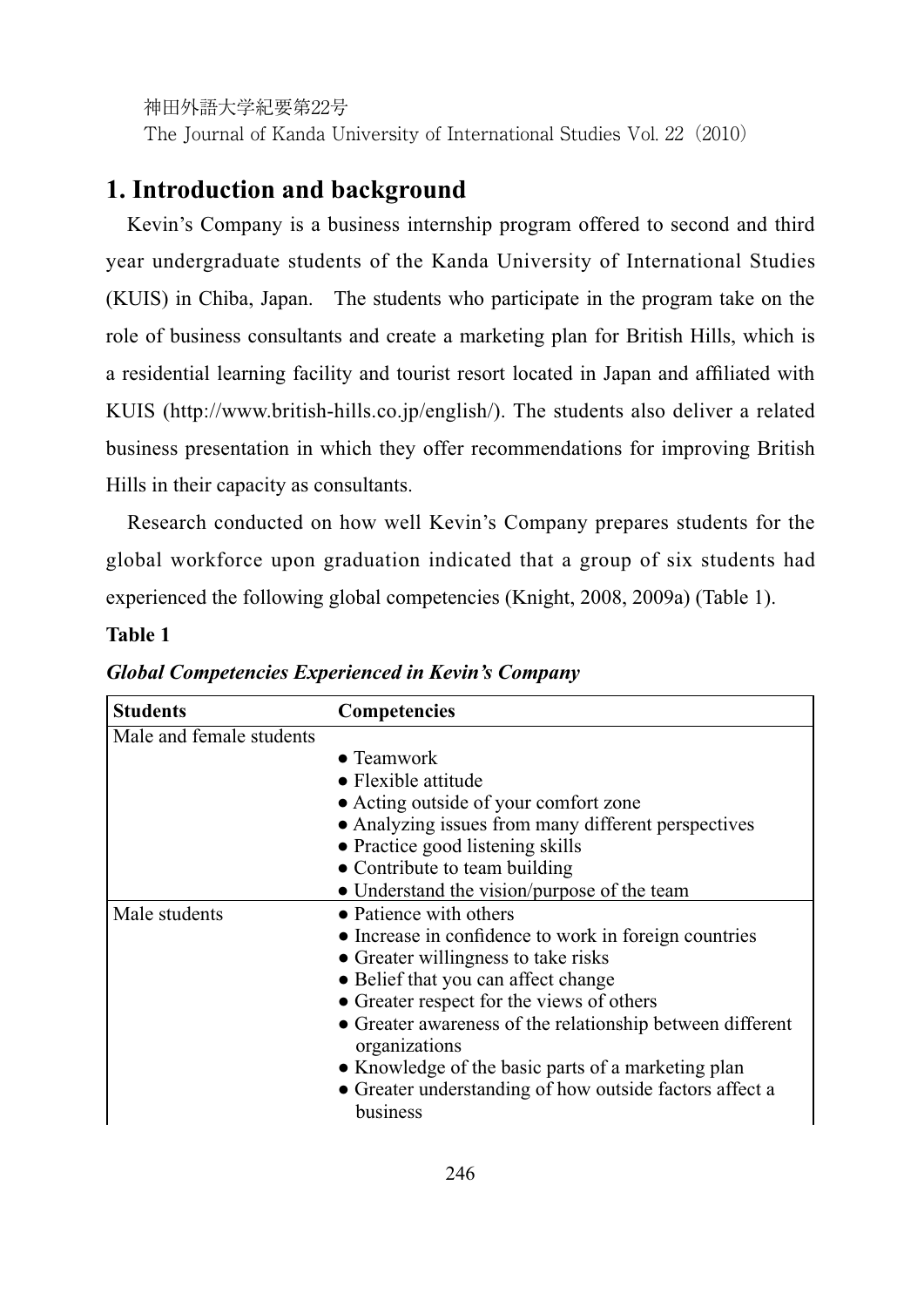|                 | • Greater awareness of personal skills and abilities, handle<br>problems under challenging situations<br>• Become receptive to learning<br>• Solve different kinds of problems effectively                                                                                  |
|-----------------|-----------------------------------------------------------------------------------------------------------------------------------------------------------------------------------------------------------------------------------------------------------------------------|
| Female students | • Openness to new experiences<br>• Greater appreciation of teamwork<br>• Effectively manage your own stress<br>$\bullet$ Act dependably<br>• Try to express your ideas in spoken English in a way that<br>the listener could understand<br>• Gather information effectively |

#### **1.1 Changes in Kevin's Company**

The aforementioned research results also indicated that students in the program needed greater opportunities to experience *leadership,* enhance their *English communication skills,* understand *global issues,* and leverage *technology.* In order to provide students with these four opportunities, the following changes were made to Kevin's Company.

- *Change of business focus from domestic to international:* The students had been focusing on the domestic operations of British Hills. However, they were now asked to focus on both domestic and international opportunities for British Hills and how technologies such as the Internet could be leveraged in that regard.
- *Native English speaking professional consultants:* The students were given contact information for two professionals who had provided support for student groups in the past and/or had agreed to provide support. The "internal consultant" was deputy director of the educational department of British Hills. The "external consultant" was vice president of a bank who had a graduate degree in international business and experience participating as a team member in a business plan competition for professionals.
- *Leadership/subordinate positions:* Each of the students was placed in charge of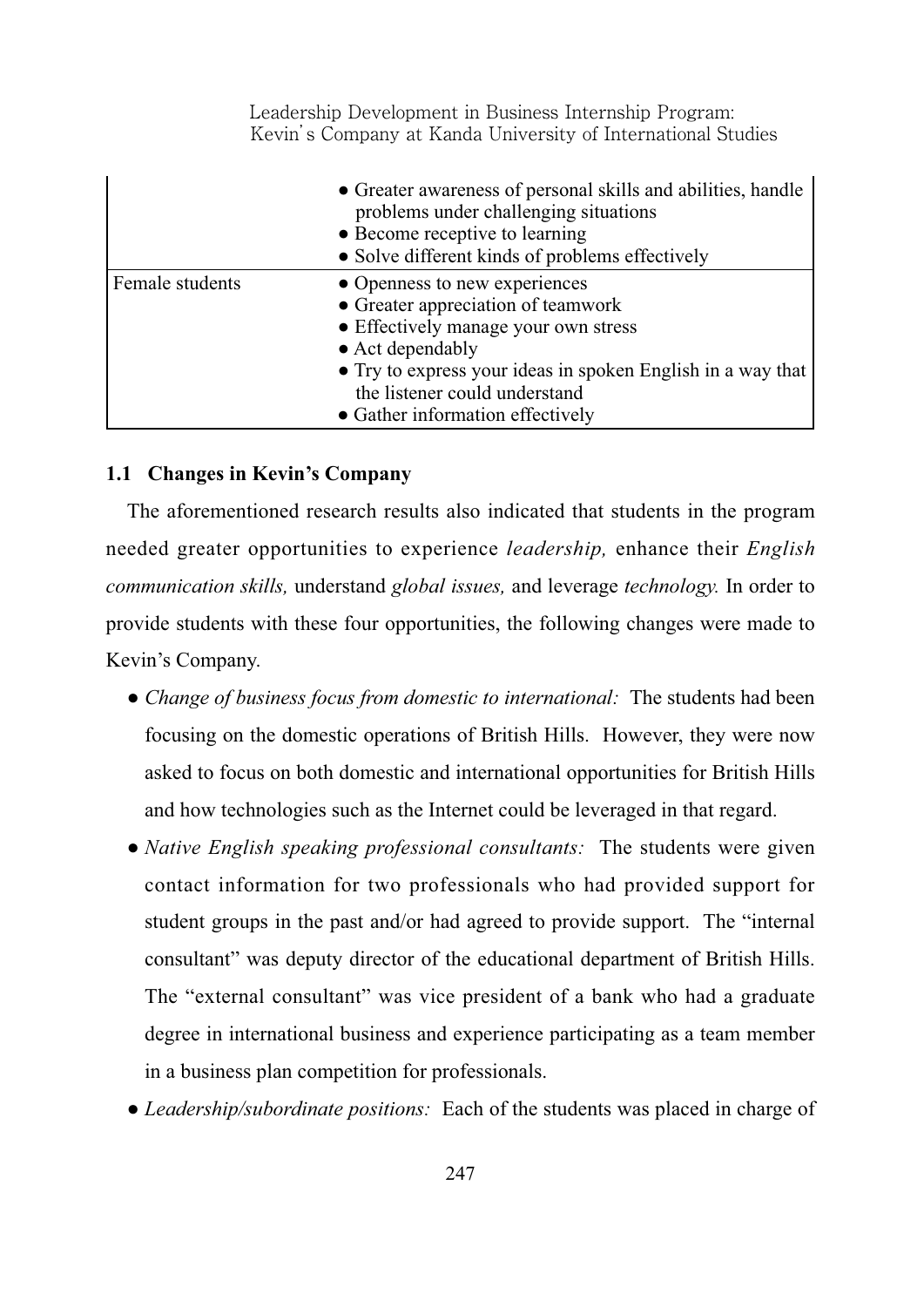### 神田外語大学紀要第22号 The Journal of Kanda University of International Studies Vol. 22(2010)

a specific area; i.e.,  $(1)$  communications with an internal business consultant (i.e., deputy director of British Hills), (2) communications with an external business consultant (i.e., vice president of a bank), (3) domestic business planning/ marketing, and (4) international business planning/marketing. At the same time (and at the request of the students), each student was assigned to support one of the leaders. Therefore, the students had dual roles as leaders and subordinates (Table 2). As two of the leadership positions were communication oriented and two were business oriented, the assignments were based on preferences of the students to the greatest extent possible and arranged so that students were involved in both business and communication activities. There was potential conflict in some areas; i.e., interviewing KUIS students (domestic marketing research) from foreign countries regarding international markets (international marketing research). The students themselves were advised to identify and resolve such conflict as necessary. A leader could request that all team members contribute to one project, such as interviewing KUIS students on campus.

# **Table 2**

| <b>Leadership Role</b>                       | <b>Responsibilities</b>                                                                                                                                                                                                                                                                    | <b>Subordinate Role</b>                                                                                                                                  |
|----------------------------------------------|--------------------------------------------------------------------------------------------------------------------------------------------------------------------------------------------------------------------------------------------------------------------------------------------|----------------------------------------------------------------------------------------------------------------------------------------------------------|
| Liaison with internal<br>business consultant | $\bullet$ In charge of<br>communication in English<br>with the internal consultant<br>(i.e., primarily e-mail)<br>• Contacts internal<br>consultant to strengthen<br>marketing plan and at the<br>request of team members<br>• Reports activities to<br>team members in weekly<br>meetings | • May not be the subordinate<br>of the student who serves<br>as her subordinate<br>• Recommended role as<br>subordinate of a business/<br>marketing head |

### *Leadership and Subordinate Roles*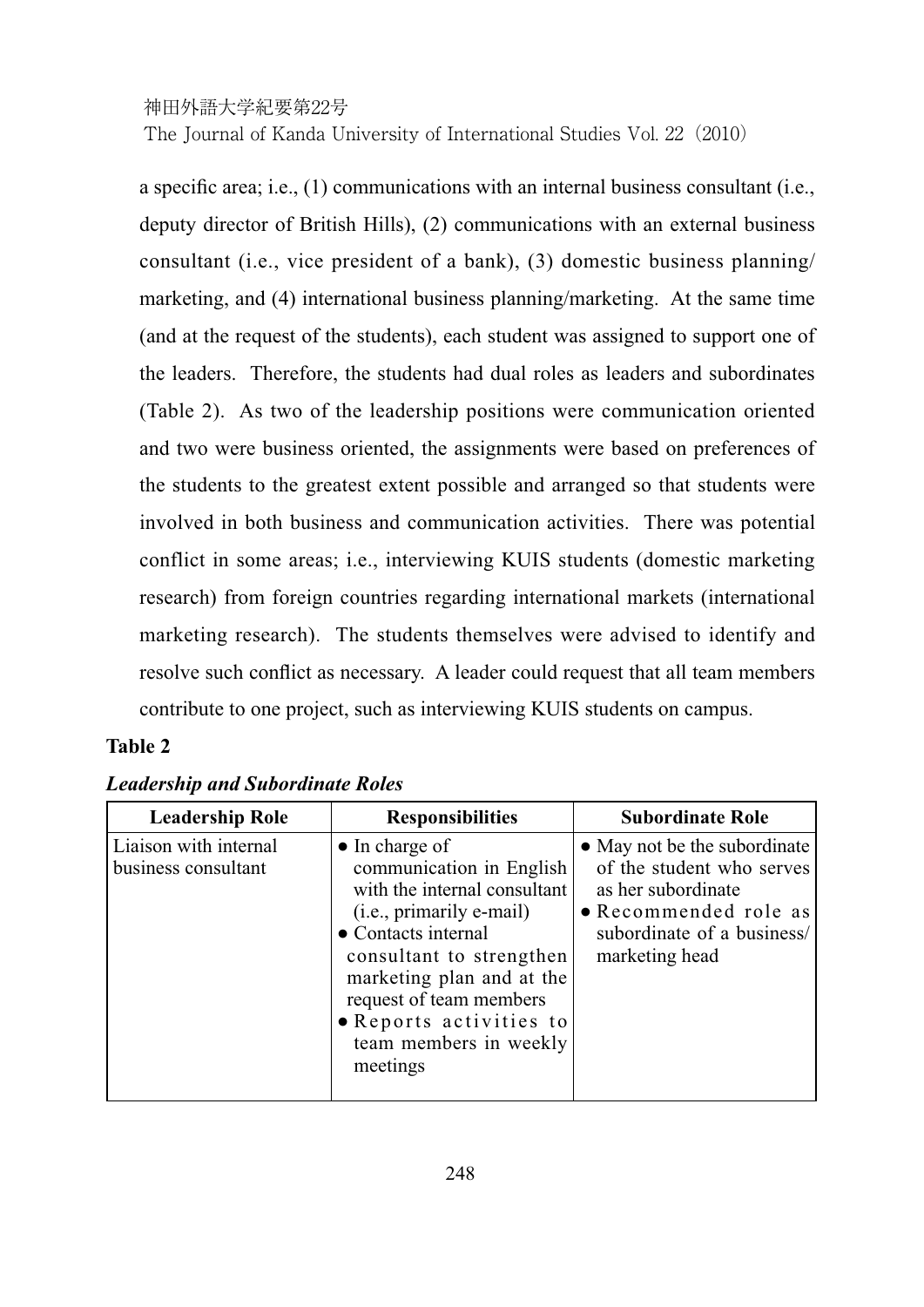| Liaison with external<br>business consultant             | charge<br>$o \mid f$<br>$\bullet$ In<br>communication in<br>English with the external<br>consultant ( <i>i.e.</i> , primarily<br>e-mail)<br>$\bullet$ Contacts external<br>consultant to strengthen<br>marketing plan and at the<br>request of team members<br>• Reports activities to<br>team members in weekly<br>meetings | • May not be the subordinate<br>of the student who serves<br>as her subordinate<br>• Recommended role as<br>subordinate of a business/<br>marketing head    |
|----------------------------------------------------------|------------------------------------------------------------------------------------------------------------------------------------------------------------------------------------------------------------------------------------------------------------------------------------------------------------------------------|-------------------------------------------------------------------------------------------------------------------------------------------------------------|
| Domestic business<br>planning/marketing head             | • In charge of conducting<br>domestic marketing<br>research<br>business expansion<br>• Reports activities to<br>team members in weekly<br>meetings                                                                                                                                                                           | • May not be the subordinate<br>of the student who serves<br>as her subordinate<br>• Introduces ideas for • Recommended role as<br>subordinate of a liaison |
| <b>International business</b><br>planning/marketing head | · In charge of conducting<br>international marketing<br>research<br>• Introduces ideas for<br>business expansion<br>• Reports activities to<br>team members in weekly<br>meetings                                                                                                                                            | • May not be the subordinate<br>of the student who serves<br>as her subordinate<br>• Recommended role as<br>subordinate of a liaison                        |

#### **1.2 Leadership Perspectives (Public Sector)**

The next step was to further develop the leadership skills of the students. In this regard, views of leadership from the public, private, and academic sectors were considered. The United States Office of Personnel Management (OPM) provides leadership development and training for the Federal Government. The OPM's core leadership curriculum is based on a Leadership Competency Framework consisting of 28 competencies divided into six areas: *Fundamental Competencies and five Executive Core Qualifications (ECQs) (Table 3).*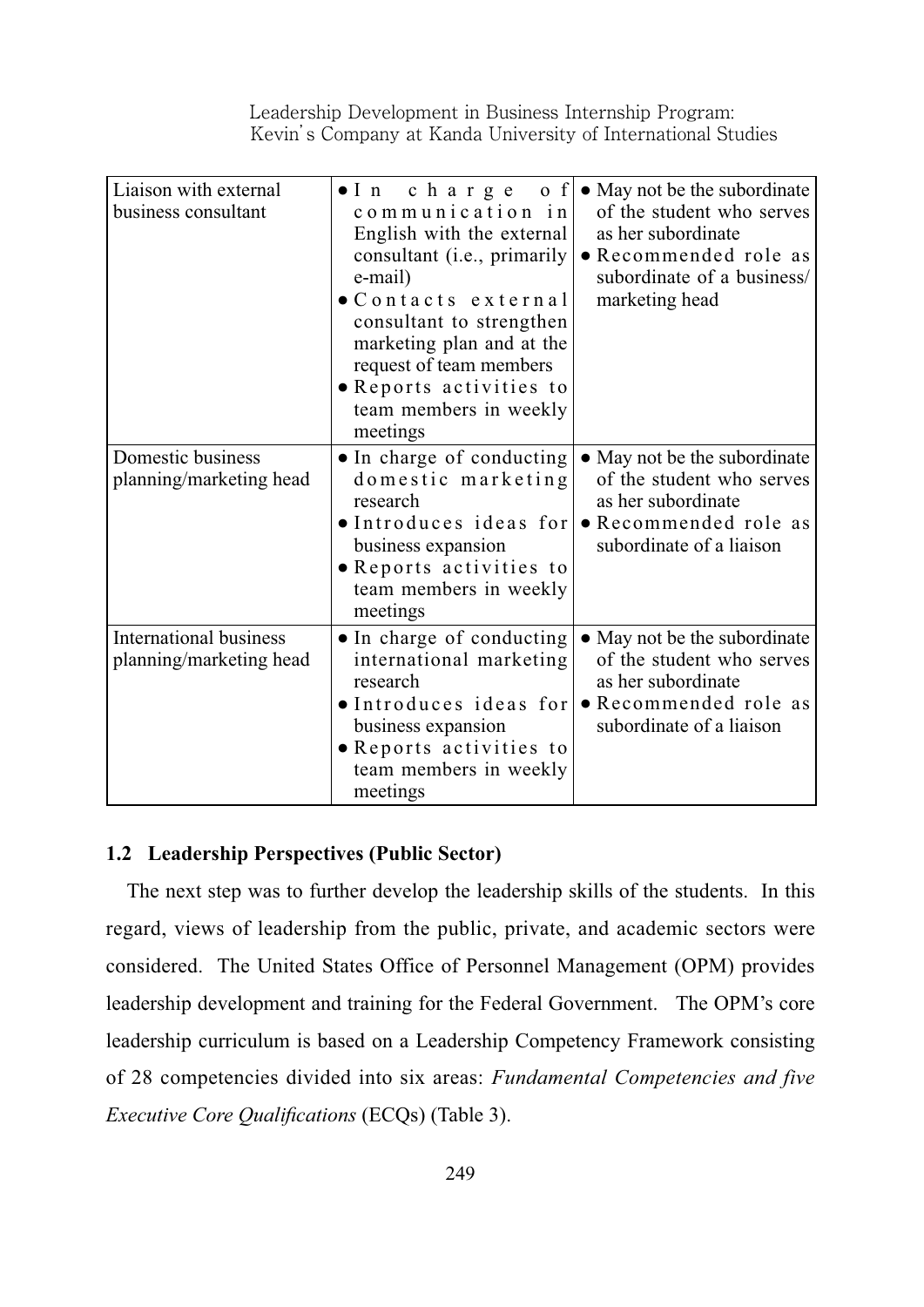神田外語大学紀要第22号 The Journal of Kanda University of International Studies Vol. 22(2010)

# **Table 3**

# *Executive Core Qualifications (ECQs) and Leadership Competencies*

| <b>Fundamental Competencies and ECQs</b> | <b>Competencies</b>         |
|------------------------------------------|-----------------------------|
| <b>Fundamental Competencies</b>          | • Interpersonal Skills      |
|                                          | • Oral Communication        |
|                                          | • Continual Learning        |
|                                          | • Written Communication     |
|                                          | • Integrity/Honesty         |
|                                          | • Public Service Motivation |
| ECQ 1. Leading Change                    | • Creativity and Innovation |
|                                          | • External Awareness        |
|                                          | • Flexibility               |
|                                          | • Resilience                |
|                                          | • Strategic Thinking        |
|                                          | $\bullet$ Vision            |
| ECQ 2. Leading People                    | • Conflict Management       |
|                                          | • Leveraging Diversity      |
|                                          | • Developing Others         |
|                                          | • Team Building             |
| ECQ 3. Results Driven                    | • Accountability            |
|                                          | • Customer Service          |
|                                          | • Decisiveness              |
|                                          | $\bullet$ Entrepreneurship  |
|                                          | • Problem Solving           |
|                                          | • Technical Credibility     |
| ECQ 4. Business Acumen                   | • Financial Management      |
|                                          | • Human Capital Management  |
|                                          | • Technology Management     |
| ECQ 5. Building Coalitions               | $\bullet$ Partnering        |
|                                          | • Political Savvy           |
|                                          | • Influencing/Negotiating   |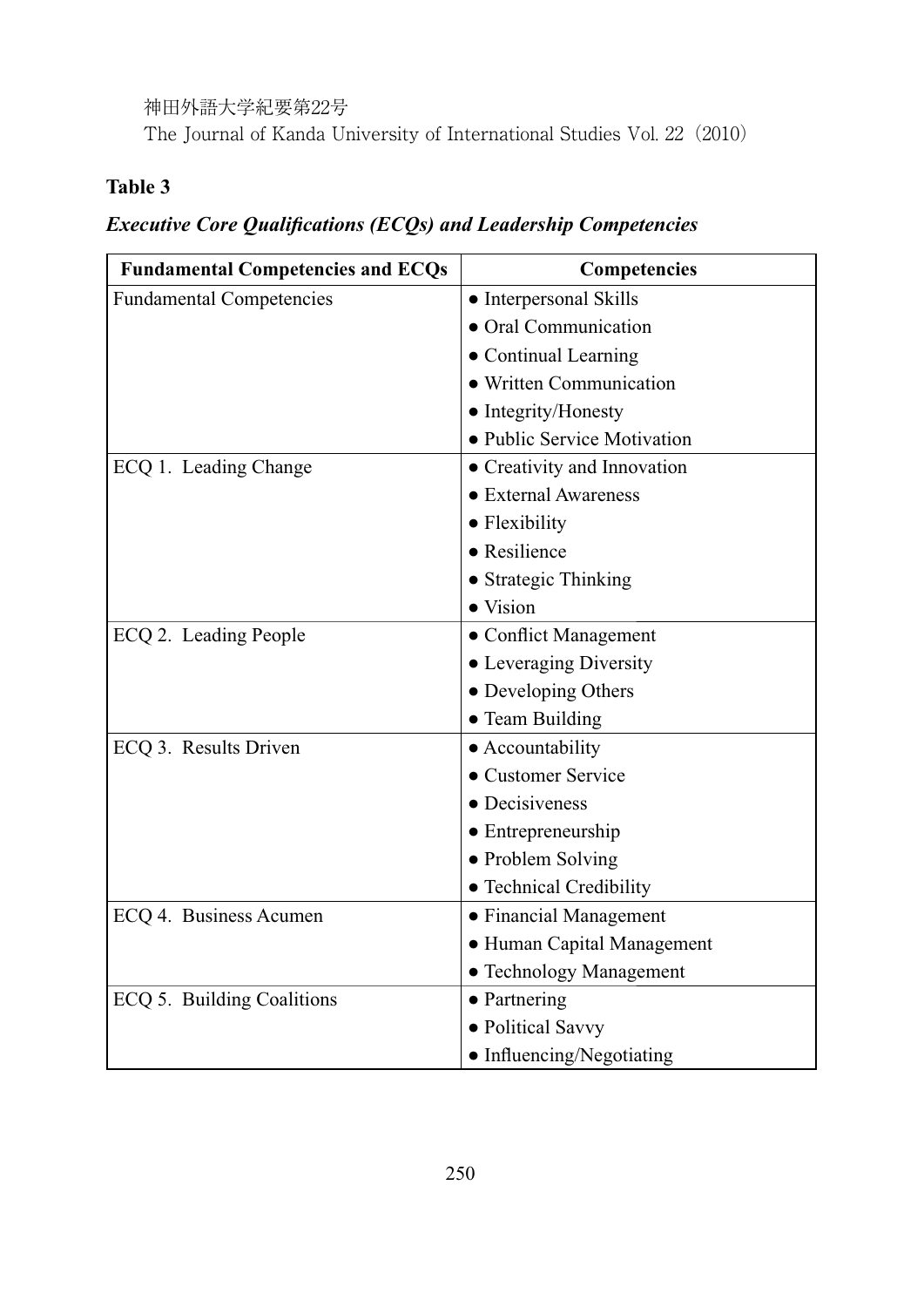#### **1.3 Leadership Perspectives (Private Sector)**

Three perspectives of leadership that appeared in *Harvard Business Review on the Mind of the Leader* (2005) provide insight into the changing view of leadership over several decades. The first article, "Understanding Leadership," concerns the essence of leadership. This article was first published in 1961 and written by W.C.H. Prentice, who was a president of a company and a college. This article introduced leadership as the ability to achieve a goal through the efforts of others. The contents of the reprinted article were captured as follows (Prentice, 2005, 149).

 The would-be analyst of leadership usually studies popularity, power, showmanship, or wisdom in long-range planning. But none of these qualities is the essence of leadership.

 Leadership is the accomplishment of a goal through the direction of human assistants—a human and social achievement that stems from the leader's understanding of his or her fellow workers and the relationship of their individual goals to the group's aim.

The second article, "Managers and Leaders: Are They Different?" compares the roles of managers and leaders. This article was first published in 1977 and written by Abraham Zaleznik, who was the Konosuke Matsushita Professor of Leadership Emeritus at Harvard Business School in 2005 when the article was reprinted. The contents of the article are summarized in the following quotation (Zaleznik, 2005, 73).

 Managers and leaders are two very different types of people. Managers' goals arise out of necessities rather than desires; they excel at defusing conflicts between individuals or departments, placating all sides while ensuring that an organization's day-to-day business gets done. Leaders, on the other hand,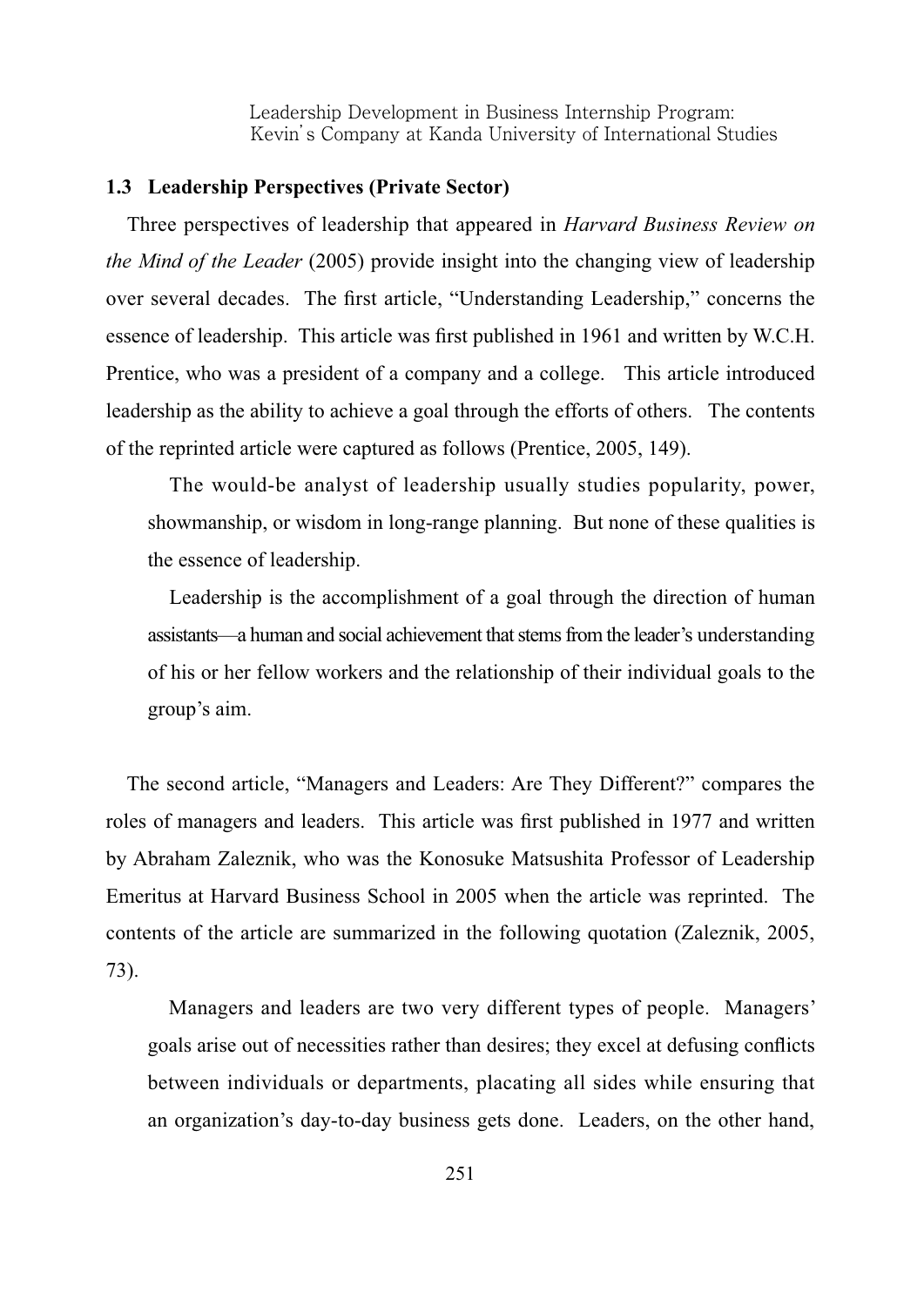The Journal of Kanda University of International Studies Vol. 22 (2010)

adopt personal, active attitudes toward goals. They look for the opportunities and rewards that lie around the corner, inspiring subordinates and firing up the creative process with their own energy. Their relationships with employees and coworkers are intense, and their working environment is often chaotic.

The third article, "What Makes a Leader?" concerns emotional intelligence. This article was first published in 1997 and written by Daniel Goleman, who is the author of *Emotional Intelligence.* The summary below clearly states the importance of emotional intelligence for a leader (Goleman, 2005, 97).

When asked to define the ideal leader, many would emphasize traits such as intelligence toughness, determination, and vision—the qualities traditionally associated with leadership. Such skills and smarts are necessary but insufficient qualities for the leader. Often left off the list are softer, more personal qualities—but they are also essential. Although a certain degree of analytical and technical skill is a minimum requirement for success, studies show that emotional intelligence may be the key attribute that distinguishes outstanding performers from those who are merely adequate.

Emotional intelligence contains five components: self-awareness, self-regulation, motivation, empathy, and social skill (Table 4).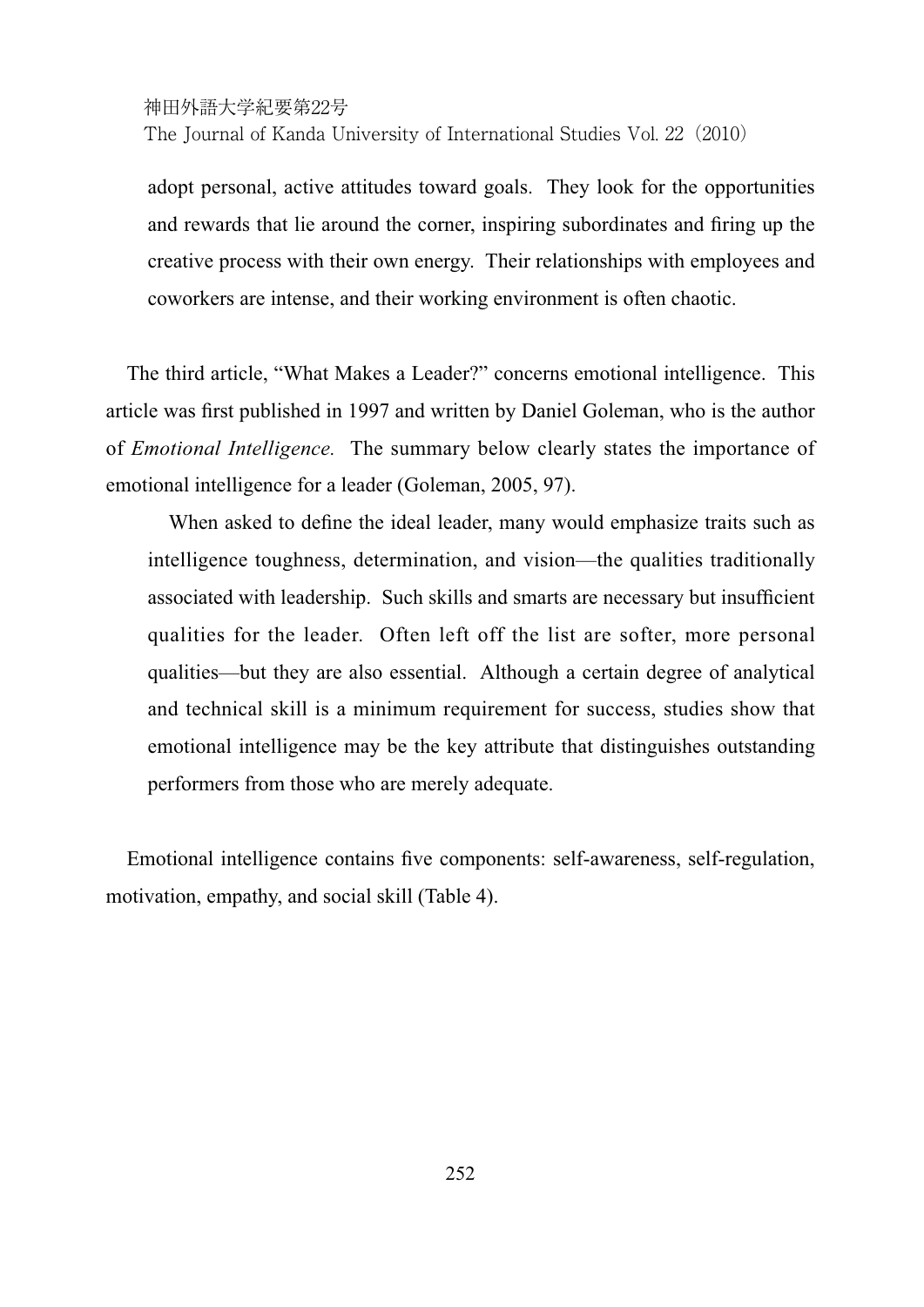### **Table 4**

| <b>Emotional Intelligence Components</b> | <b>Characteristics</b>                       |
|------------------------------------------|----------------------------------------------|
| Self-Awareness                           | $\bullet$ Self-confidence                    |
|                                          | • Realistic self-assessment                  |
|                                          | • Self-deprecating sense of humor            |
| Self-Regulation                          | • Trustworthiness and integrity              |
|                                          | • Comfort with ambiguity                     |
|                                          | • Openness to change                         |
| Motivation                               | • Strong drive to achieve                    |
|                                          | • Optimism, even in the face of failure      |
|                                          | • Organizational commitment                  |
| Empathy                                  | • Expertise in building and retaining talent |
|                                          | • Cross-cultural sensitivity                 |
|                                          | • Service to clients and customers           |
| Social Skill                             | • Effectiveness in leading change            |
|                                          | • Persuasiveness                             |
|                                          | • Expertise in building and leading teams    |

### *Emotional Intelligence Components (Goleman, 2005)*

### **1.4 Leadership Perspectives (Academic Sector)**

In comparison with the aforementioned leadership competencies of the public and private sectors, the importance of professional communicative expertise (as a competency) for educational leaders was also identified in research results. Hargie, et al. (1994, 23) noted the importance of interpersonal communication skills in the implementation of business decisions and objectives.

[All] organizations, including education organizations, now operate in a turbulent environment of constant change with little indication that such pressures will be reduced in the near future [and] effective communication has been identified as a significant factor influencing the ability of organizations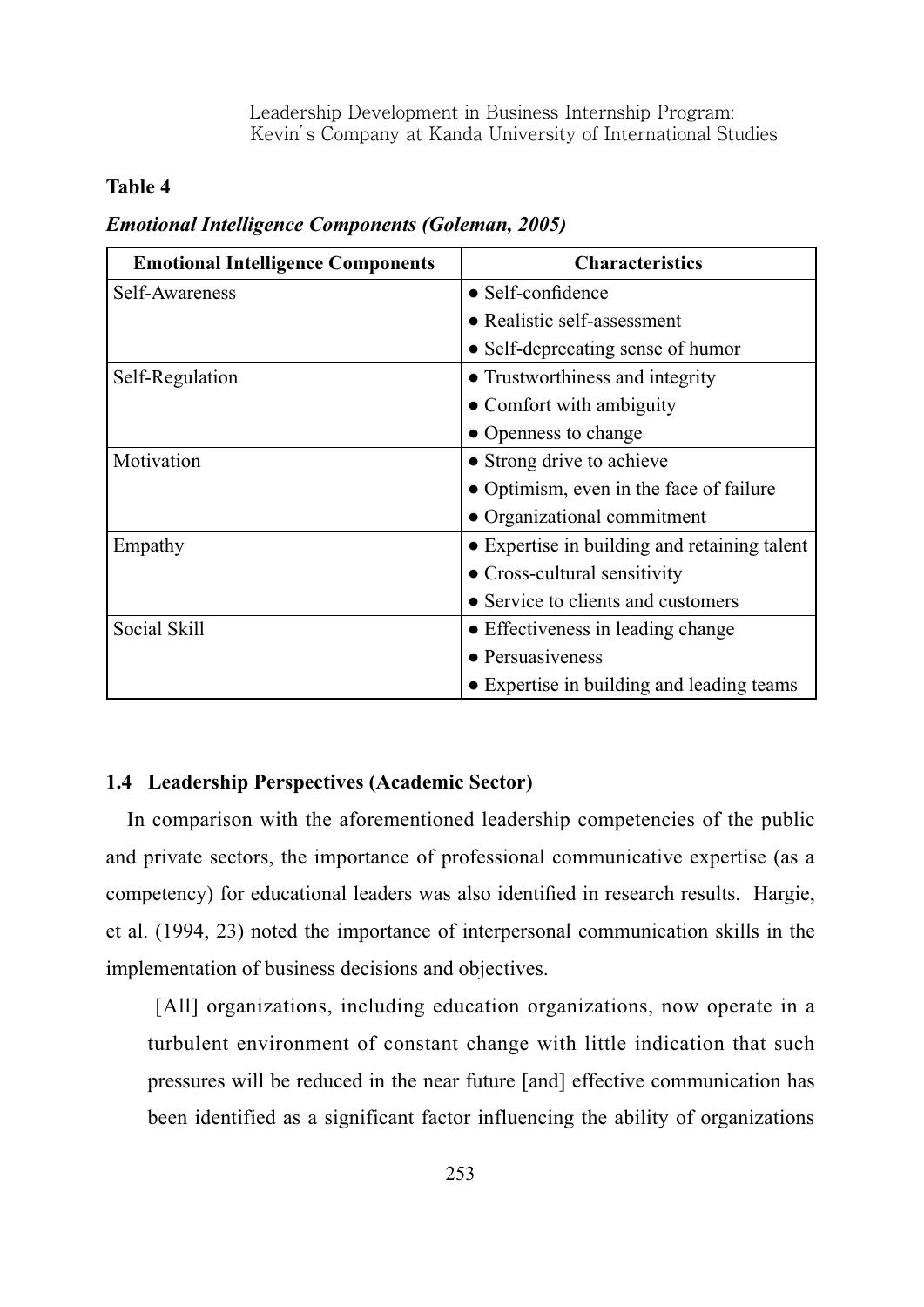The Journal of Kanda University of International Studies Vol. 22 (2010)

to achieve their objectives….In particular, there is a growing emphasis on the importance of interpersonal communication [which] arises from the realization that the greatest challenges to management are not problems of setting objectives or making decisions but rather those of implementation. Successful implementation [sic] depends to a large extent on effective use of interpersonal communication skills.

In an attempt to replicate and expand on the research of Hargie, et al. (1994) conducted with educational managers in the UK, Knight (2009b) administered a questionnaire and conducted interviews with two educational managers at KUIS in Japan. Similarities between the two groups were discovered in the areas of key interpersonal skills and managerial problems. In regard to key interpersonal skills, the UK managers ranked the following items to be most important: "listening skills," "handling aggression," and "decision making." The Japanese managers also listed "listening skills" as the highest ranking item followed by "decision making" and "time management." It should be noted that the educational managers in the study in Japan had extensive experience working in and with the private and public sectors. Moreover, interviews with the Japanese managers in the study indicated at least 14 different communicative strategies that they employed in the workplace. The interviews also shed light on the meaning of "listening skills" (Table 5).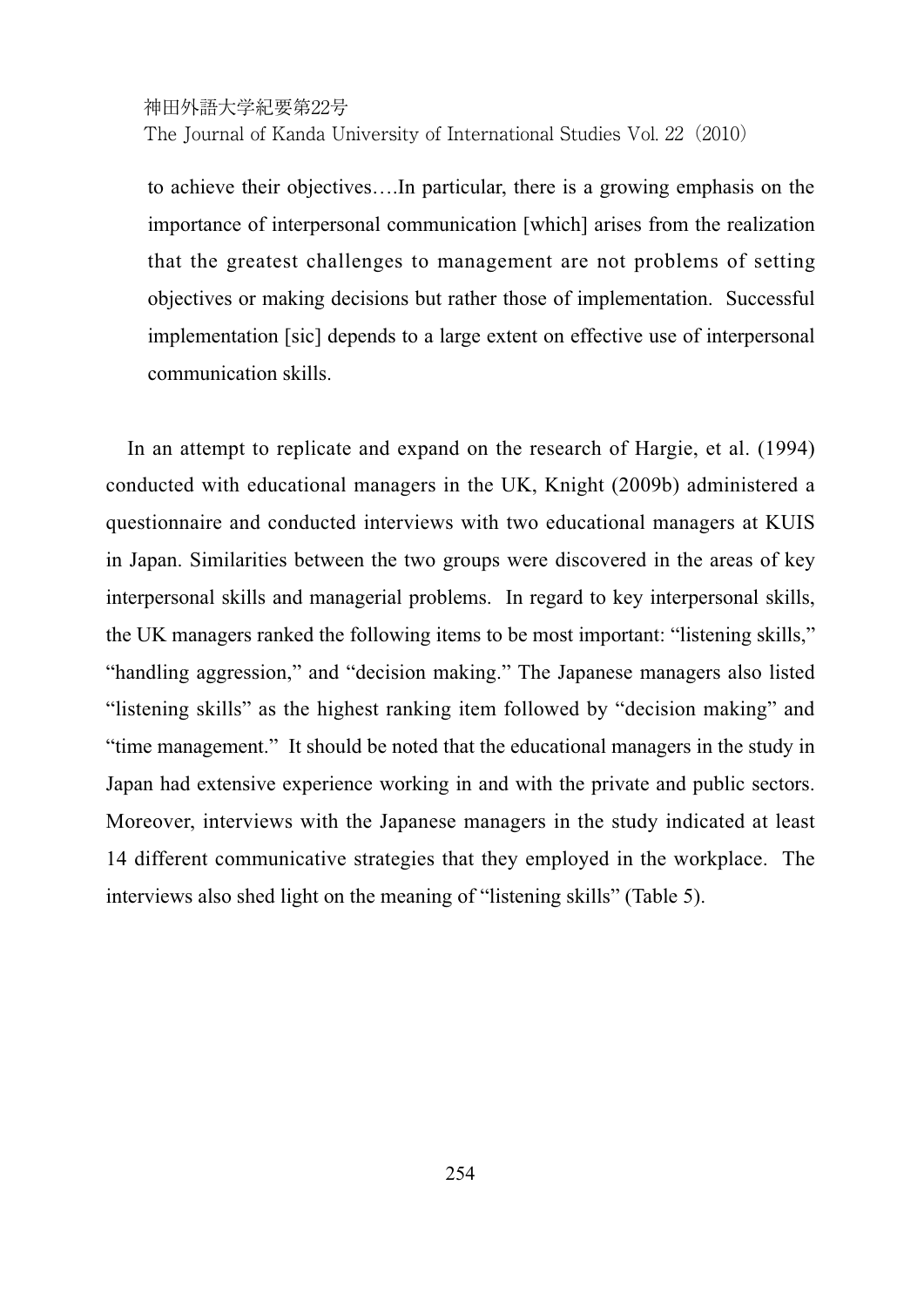# **Table 5**

| <b>Strategies</b>              | <b>Adapted Remarks</b>                                                                                                                                                                  |
|--------------------------------|-----------------------------------------------------------------------------------------------------------------------------------------------------------------------------------------|
| Listening                      | • Listen 70% of the time, and then ask<br>questions.                                                                                                                                    |
|                                | • To be a good listener, watch their eyes.                                                                                                                                              |
|                                | • Simply be quiet and listen.                                                                                                                                                           |
| Leading and Reaching Agreement | • A good leader listens to what everyone<br>says first and then brings their opinions<br>together.                                                                                      |
| Negotiating                    | $\bullet$ Smile first.                                                                                                                                                                  |
|                                | • Make an effort to reach a win-win<br>outcome. Avoid taking a strategy where<br>one side wins and one side loses.                                                                      |
| Delivering Bad News            | • If someone must have bad news quickly,<br>tell the person directly.                                                                                                                   |
| Consistency in Content         | • If you say to one person that something<br>is white and to another person that it is a<br>different color, then people will say you<br>are not honest.                                |
| Different Styles               | • Change your style to fit your audience.                                                                                                                                               |
| Persuading                     | • Louder voice and a lot of action.                                                                                                                                                     |
| <b>Displaying Courtesy</b>     | · Use the correct Japanese, and be<br>courteous in the proper way.                                                                                                                      |
| Displaying Empathy             | • Smile, and watch their eyes.<br>• Listen to others' opinions and make an<br>effort to understand what others think.<br>• It is important to empathize with the<br>emotions of others. |
| Explaining                     | • Explain carefully.<br>• Think clearly, and give a logical and clear<br>explanation to others.                                                                                         |
| Speakers of English            | Communicating with Japanese vs. Native • Use the same approach/communication<br>style in Japanese and English.                                                                          |
|                                | • Recognize that Japanese should usually<br>change their attitude based on another's<br>attitude.                                                                                       |
| <b>Solving Problems</b>        | • Negotiate.                                                                                                                                                                            |

*Communicative Strategies of KUIS Educational Managers*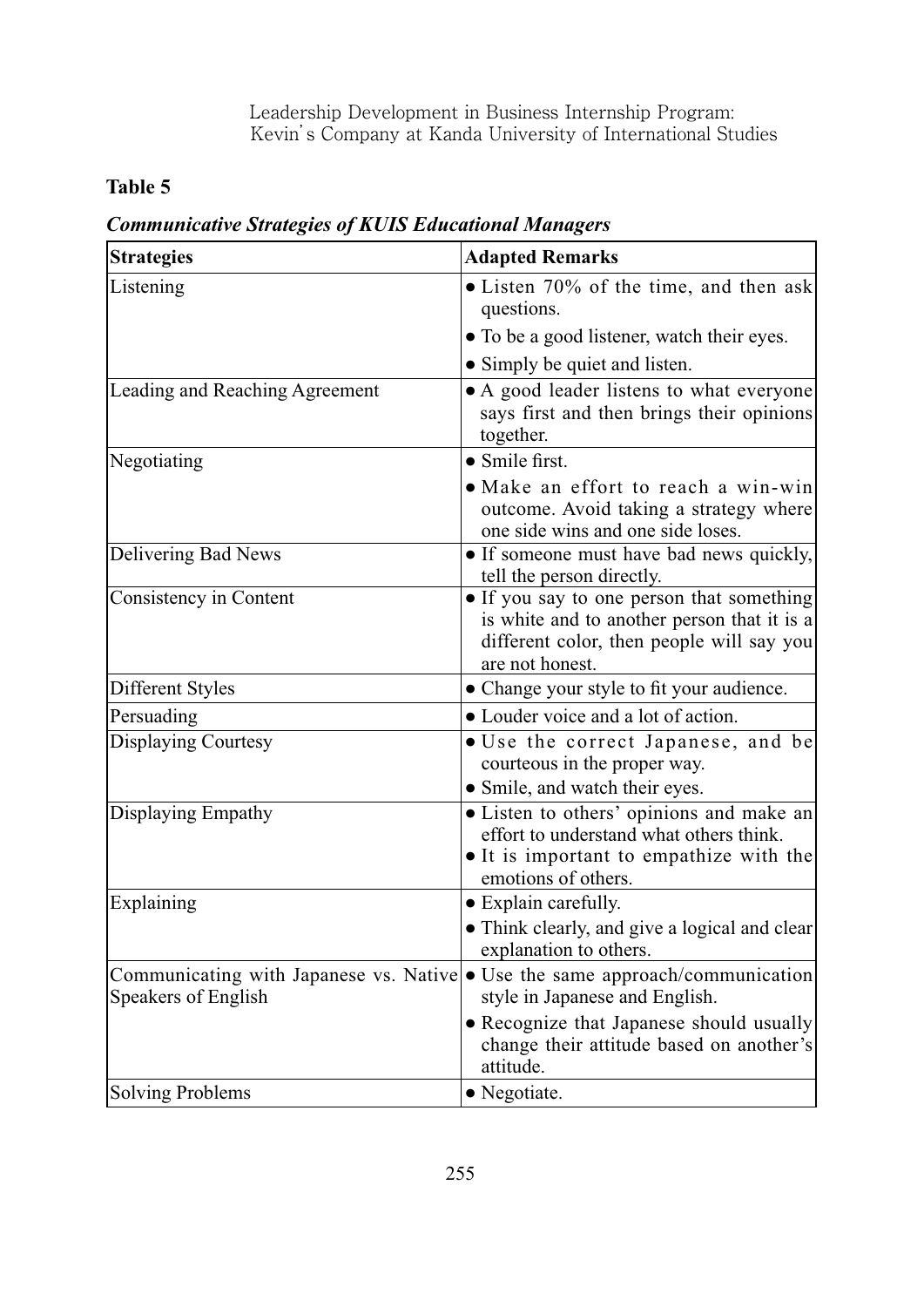神田外語大学紀要第22号 The Journal of Kanda University of International Studies Vol. 22(2010)

| Decision Making     | $\bullet$ Make a decision quickly.                                                                                                                                       |
|---------------------|--------------------------------------------------------------------------------------------------------------------------------------------------------------------------|
|                     | • Tell the person what to do.                                                                                                                                            |
| Dealing with Rumors | • Speak to someone directly and alone. Ask<br>him or her about the rumor and listen to his<br>or her explanation.<br>• Don't believe in a rumor or bad news at<br>first. |

# **2. Objective**

This study was designed to do the following:

- 1. Provide insight into how leadership skills should be further developed in participants in Kevin's Company.
- 2. Assess the students' understanding of leadership and of their own need for leadership related training and experiences.
- 3. Increase the self-awareness of students in regard to leadership development.
- 4. Motivate students to take action to develop their leadership skills.

# **3. Participants**

This study was conducted with the participants in Kevin's Company for the academic year, April 2009 to January 2010. Four undergraduate students at KUIS enrolled in the business internship program, and three of the students were able to participate in the study (Table 6).

# **Table 6**

*Participants in Kevin's Company Leadership Study*

| • Number of Participants: |                                                            |
|---------------------------|------------------------------------------------------------|
| • Gender of Participants: | Female                                                     |
| $\bullet$ Age Range:      | 19-20                                                      |
| $\bullet$ Year in KUIS:   | $3rd$ year (2 participants);<br>$2nd$ year (1 participant) |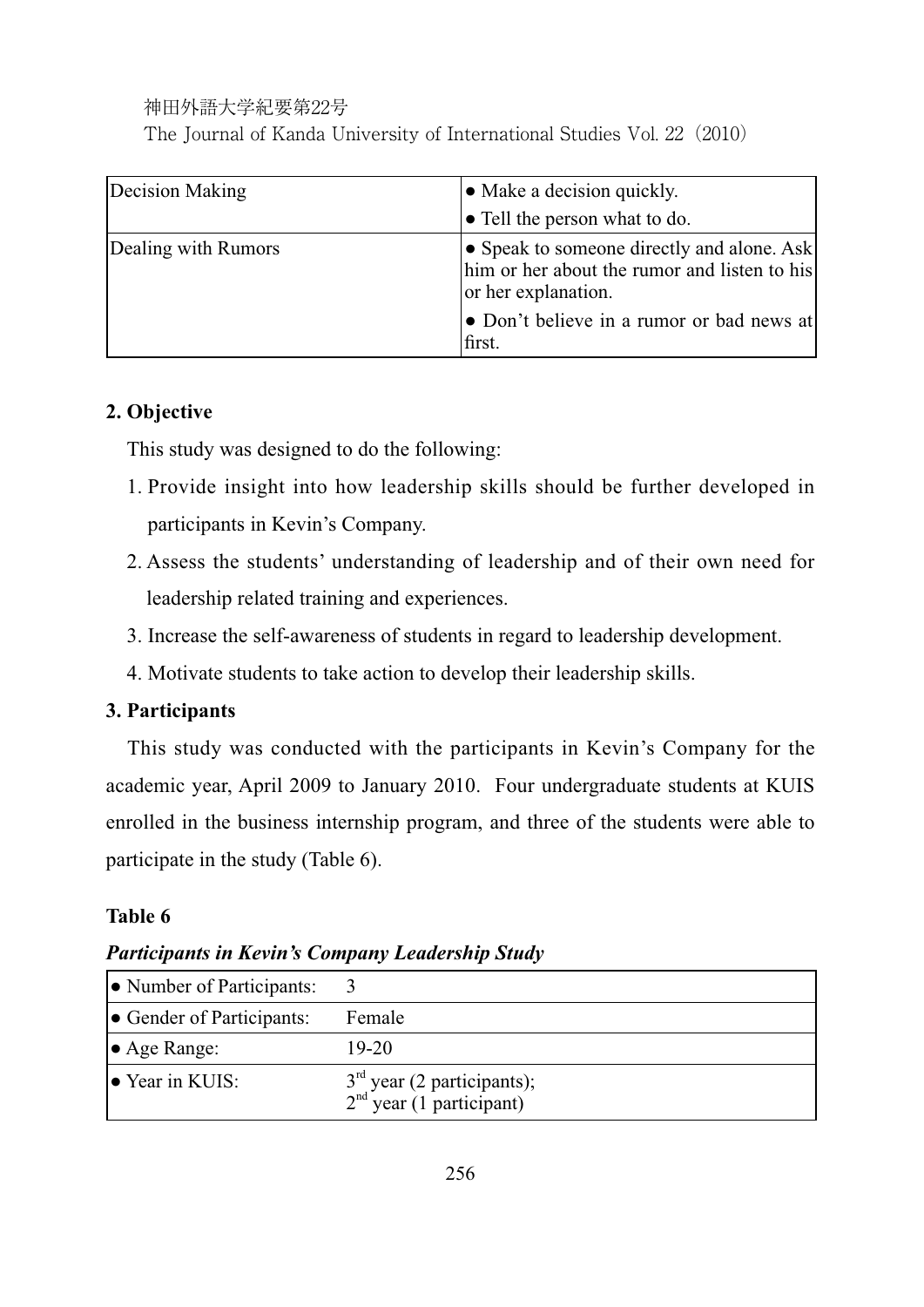| $\bullet$ Department:     | International Communication Dept. (1 participant);<br>English Dept. (2 participants)                                                                 |
|---------------------------|------------------------------------------------------------------------------------------------------------------------------------------------------|
| $\bullet$ Overseas Study: | Yes (2 participants)<br>-- USA $(1 \text{ yr.})$ and Australia $(2 \text{ wks.})$ ;<br>-- Singapore and Canada (8 years total)<br>No (1 participant) |

#### **4. Methods**

The internship program is divided into three stages (Table 7). On the second day of the second stage of the internship program, the three students at British Hills were asked to complete a questionnaire that included questions about the following: (1) OPM ECQs and leadership competencies, and (2) Gender issues in leadership.

In the questionnaire, the students were first instructed to list the five ECQs in order of importance from one to five and then to score the importance of each ECQ for a leader now and five years later. Thereafter, they were instructed to score themselves in each of the 28 competencies in comparison to their peers. Next, they were instructed to list five leadership skills that would be most important to them in the workplace in the future, five obstacles that Japanese women aspiring to be leaders face in Japan, and five obstacles that Japanese women aspiring to be leaders face abroad. Finally, they were asked for the advice they would give to a young woman who wanted to become a leader in the global workplace.

#### **Table 7**

#### *Stages in Kevin's Company*

| <b>Stage</b> | <b>Activities</b>                                       | <b>Challenges</b>                                                                                                                                               |
|--------------|---------------------------------------------------------|-----------------------------------------------------------------------------------------------------------------------------------------------------------------|
| (KUIS)       | prepare to conduct research onsite<br>at British Hills. | • The participants construct the $\bullet$ The participants have a limited<br>first draft of a marketing plan and amount of information about British<br>Hills. |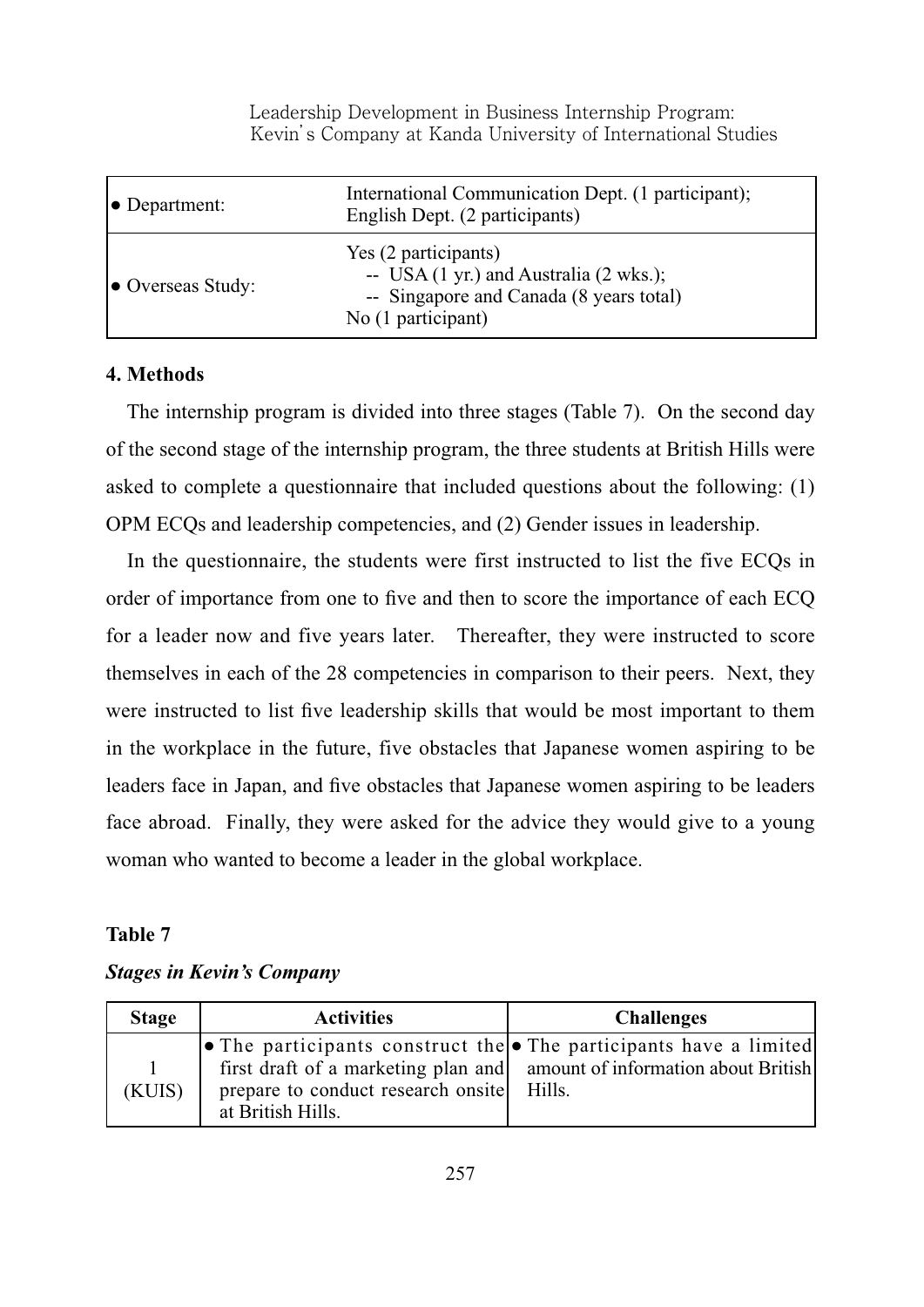The Journal of Kanda University of International Studies Vol. 22(2010)

| 2<br>(BH)   | for several days during the summer<br>break of KUIS and attend meetings<br>with the management and staff of<br>each department.                                                                                            | • The participants stay at British Hills • The participants often realize<br>that their previously constructed<br>marketing plans are insufficient<br>in one or more ways and have to<br>overcome this setback. |
|-------------|----------------------------------------------------------------------------------------------------------------------------------------------------------------------------------------------------------------------------|-----------------------------------------------------------------------------------------------------------------------------------------------------------------------------------------------------------------|
| 3<br>(KUIS) | research that targets the students of<br>KUIS.<br>• The participants deliver a public<br>presentation on their research<br>results and make recommendations<br>for enhancing the business<br>performance of British Hills. | • The participants conduct marketing • The participants must persuade the<br>audience to support their proposals.<br>• The audience consists of faculty<br>members, business professionals,<br>and students.    |

# **5. Results**

The results of the questionnaire have been divided into the following four sections:

- (1) OPM ECQs (Tables  $8$  to  $10$ )
- (2) OPM Leadership Competencies (Table 11)
- (3) Important Leadership Skills (Table 12)
- (4) Gender Issues (Tables 13 to 15)

# **5.1 OPM ECQs**

Business Acumen received the highest ranking (based on average score) in a listing of the five ECQs in order of importance (Table 8). However, Results Driven was ranked most important for a leader now when each ECQ was scored individually (i.e., not ranked) (Table 9), and Business Acumen was given the highest ranking for a leader five years later (Table 10).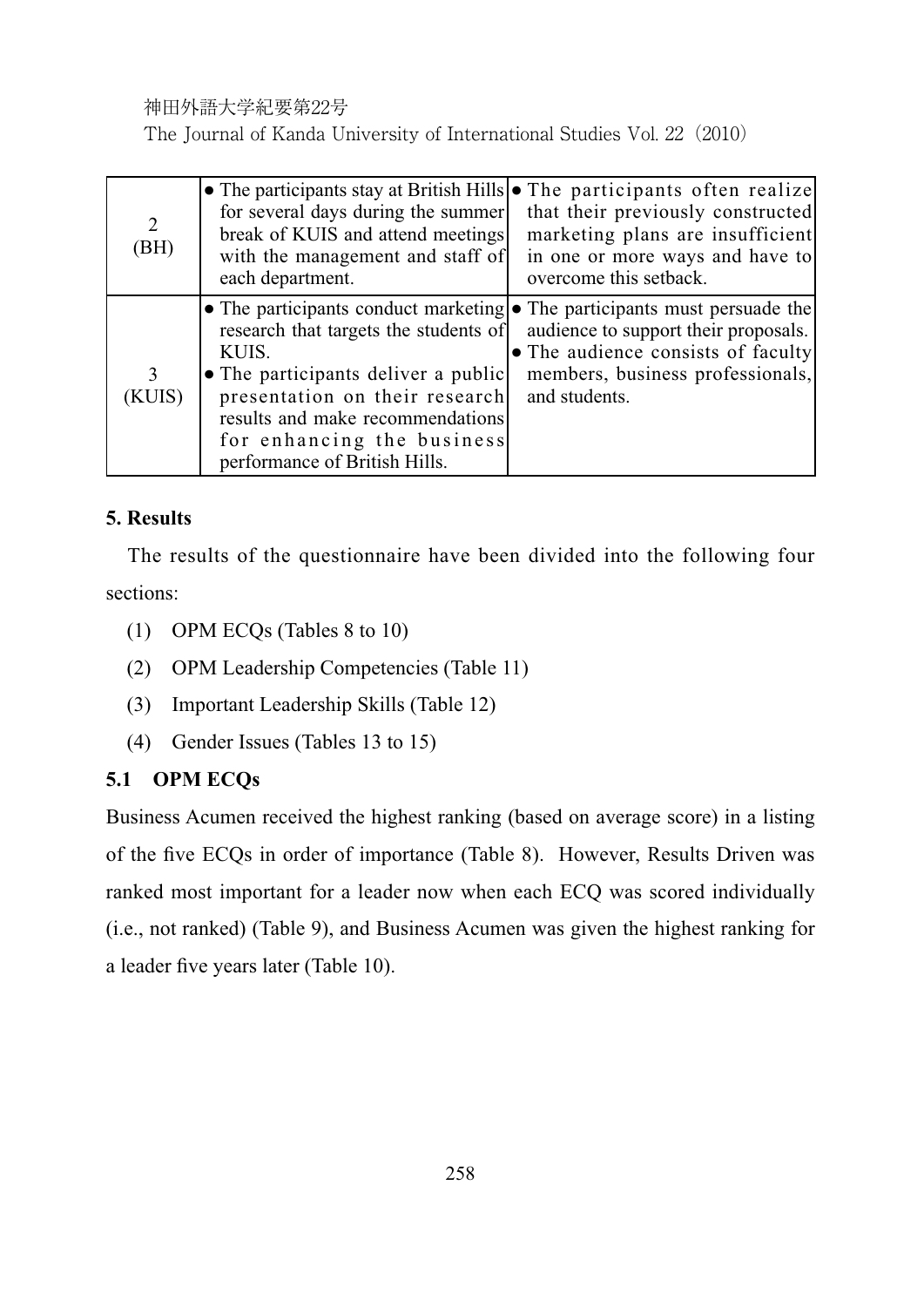### **Table 8**

*Ranking of OUP ECOs from 1 (most important) to 5 (least important) for a Leader* 

| <b>ECQs</b>                | Student A | Student B   Student C | Average |
|----------------------------|-----------|-----------------------|---------|
| Leading Change             |           |                       | 2.3     |
| <b>Leading People</b>      |           |                       | 3.3     |
| <b>Building Coalitions</b> |           |                       |         |
| <b>Results Driven</b>      |           |                       |         |
| <b>Business Acumen</b>     |           |                       |         |

#### **Table 9**

*Relative Importance of Each OUP ECQ for a Leader Now (5 is high.)* 

| <b>ECQs</b>                | <b>Student A   Student B   Student C</b> | Average |
|----------------------------|------------------------------------------|---------|
| Leading Change             |                                          |         |
| <b>Leading People</b>      |                                          |         |
| <b>Building Coalitions</b> |                                          |         |
| <b>Results Driven</b>      |                                          | 4.7     |
| <b>Business Acumen</b>     |                                          |         |

### **Table 10**

*Relative Importance of Each OUP ECQ for a Leader Five Years Later (5 is high.)* 

| <b>ECQs</b>                | Student A   Student B   Student C | Average |
|----------------------------|-----------------------------------|---------|
| Leading Change             |                                   | 4.3     |
| <b>Leading People</b>      |                                   | 3.3     |
| <b>Building Coalitions</b> |                                   | 2.7     |
| <b>Results Driven</b>      |                                   | 4.3     |
| <b>Business Acumen</b>     |                                   |         |

# **5.2 OUP Leadership Competencies**

Each student gave herself a score from 1 (low) to 5 (high) for each of the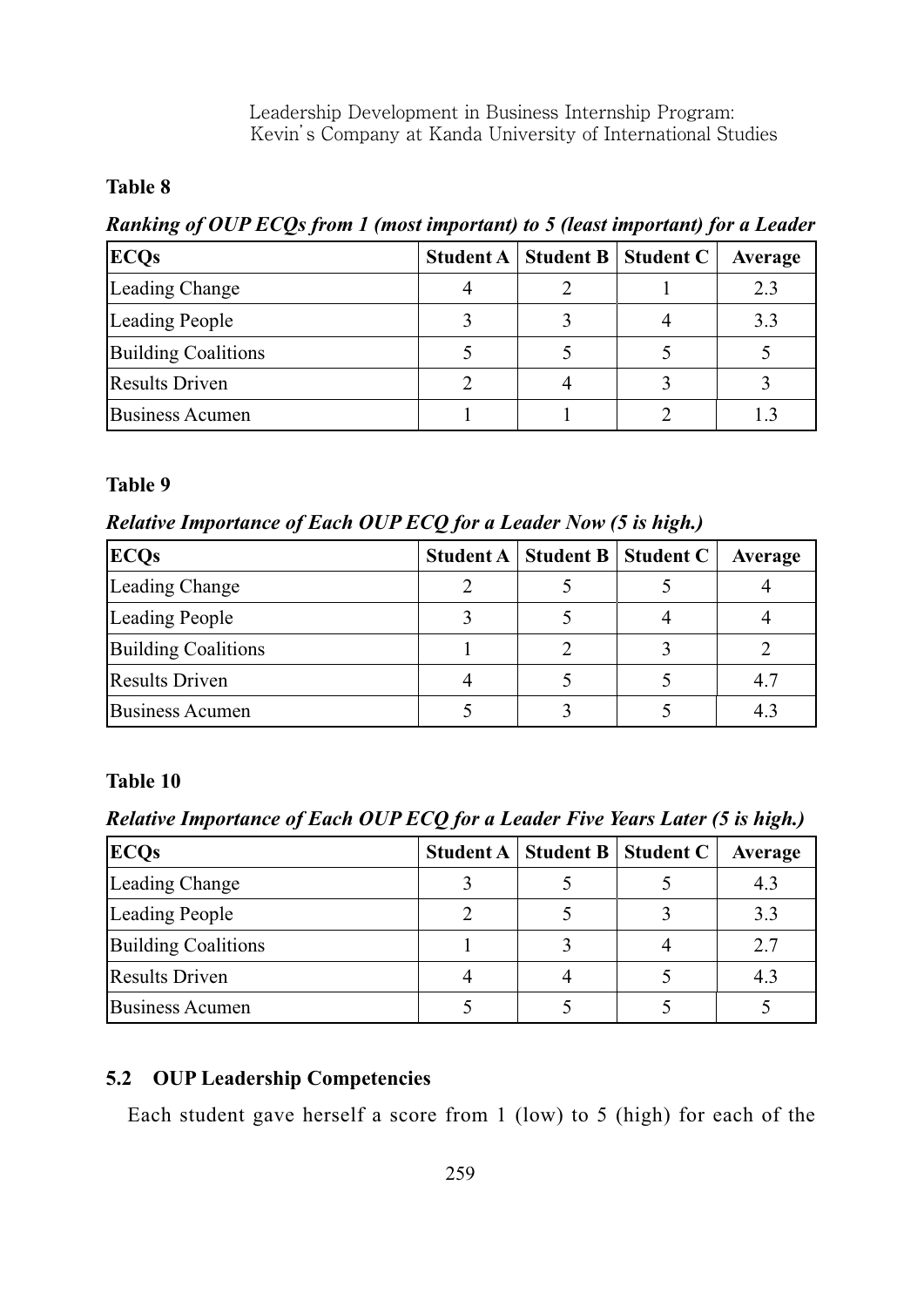神田外語大学紀要第22号 The Journal of Kanda University of International Studies Vol. 22(2010)

competencies (Table 11). The group average scores were as follows.

- Fundamental Competencies: 4.4
- ECQ 1. Leading Change: 4.4
- ECQ 2. Leading People: 3.5
- ECQ 3. Results Driven: 3.6
- ECQ 4. Business Acumen: 3.2
- ECQ 5. Building Coalitions: 3.9

The group average score for all 28 competencies (i.e., Fundamental Competencies and five ECQs) was 3.9 with an individual average score range of  $3.5$  to  $4.3$ .

The students were also asked to score their emotional intelligence with the results being Student A  $(3)$ , Student B  $(5)$ , Student C  $(5)$ , but this score was not included in the aforementioned calculations.

### **Table 11**

| <b>Competencies</b>              | <b>Student A</b> | <b>Student B</b>         | <b>Student C</b> | Average |
|----------------------------------|------------------|--------------------------|------------------|---------|
| <b>Fundamental Competencies</b>  |                  |                          |                  |         |
| <b>Interpersonal Skills</b>      | 4                | 5                        | 5                | 4.7     |
| <b>Oral Communication</b>        | 5                | 5                        |                  | 5       |
| <b>Continual Learning</b>        | 5                | 5                        | 4                | 4.7     |
| <b>Written Communication</b>     | 4                | 3                        | 4                | 3.7     |
| Integrity/Honesty                | 4                | 4                        |                  | 4       |
| <b>Public Service Motivation</b> | 5                | 5                        | 4                | 4.7     |
| Combined                         | 4.5              | 4.5                      | 4.3              | 4.4     |
| <b>ECQ 1. Leading Change</b>     |                  |                          |                  |         |
| Creativity and Innovation        | 4                | 5                        | 5                | 4.7     |
| <b>External Awareness</b>        | 4                | $\overline{\mathcal{L}}$ |                  | 4.7     |
| Flexibility                      |                  | $\overline{2}$           |                  | 3.7     |

*Personal Rating in OUP Leadership Competencies (5 is high.)*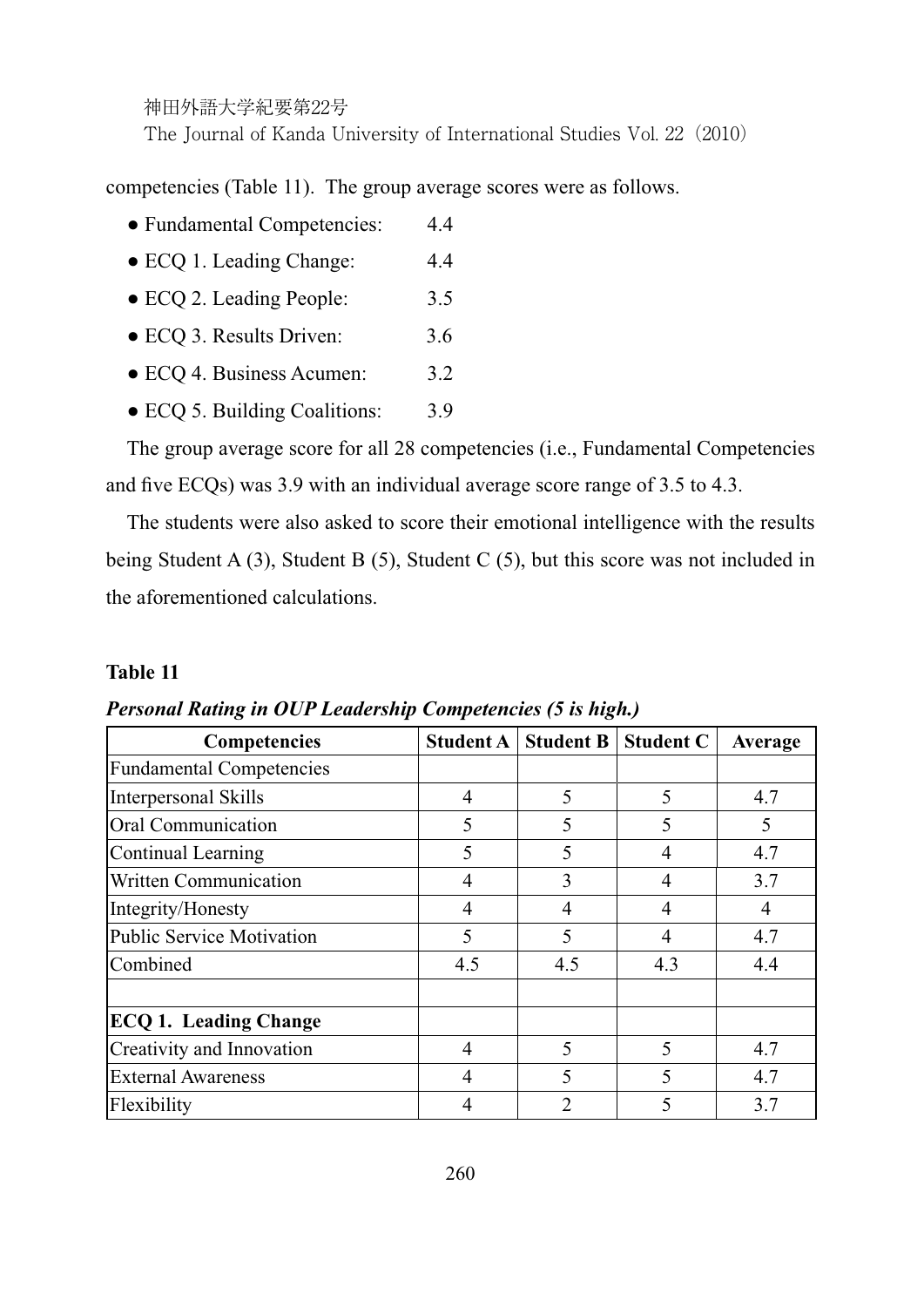| Resilience                        | 5              | 5              | 5              | 5              |
|-----------------------------------|----------------|----------------|----------------|----------------|
| <b>Strategic Thinking</b>         | 5              | 5              | 3              | 4.3            |
| Vision                            | $\overline{4}$ | $\overline{4}$ | 5              | 4.3            |
| Combined                          | 4.3            | 4.3            | 4.7            | 4.4            |
|                                   |                |                |                |                |
| <b>ECQ 2. Leading People</b>      |                |                |                |                |
| <b>Conflict Management</b>        | $\overline{2}$ | $\overline{3}$ | 5              | 3.3            |
| Leveraging Diversity              | $\overline{4}$ | $\overline{4}$ | $\overline{4}$ | $\overline{4}$ |
| Developing Others                 | $\overline{2}$ | 5              | 5              | $\overline{4}$ |
| Team Building                     | $\overline{2}$ | 3              | $\overline{3}$ | 2.7            |
| Combined                          | 2.5            | 3.8            | 4.3            | 3.5            |
| <b>ECQ 3. Results Driven</b>      |                |                |                |                |
| Accountability                    | 5              | 5              | 5              | 5              |
| <b>Customer Service</b>           | $\overline{4}$ | $\overline{2}$ | 3              | $\overline{3}$ |
| Decisiveness                      | 5              | 5              | 5              | 5              |
| Entrepreneurship                  | $\mathbf{1}$   | $\overline{2}$ | 3              | $\overline{2}$ |
| Problem Solving                   | $\overline{4}$ | $\overline{4}$ | $\overline{4}$ | $\overline{4}$ |
| <b>Technical Credibility</b>      | $\overline{2}$ | 3              | $\overline{3}$ | 2.7            |
| Combined                          | 3.5            | 3.5            | 3.8            | 3.6            |
| <b>ECQ 4. Business Acumen</b>     |                |                |                |                |
| <b>Financial Management</b>       | $\mathbf{1}$   | $\overline{4}$ | 5              | 3.3            |
| Human Capital Management          | $\overline{3}$ | $\overline{2}$ | $\overline{4}$ | $\overline{3}$ |
| <b>Technology Management</b>      | $\overline{2}$ | 5              | 3              | 3.3            |
| Combined                          | $\overline{2}$ | 3.7            | $\overline{4}$ | 3.2            |
| <b>ECQ 5. Building Coalitions</b> |                |                |                |                |
| Partnering                        | $\overline{3}$ | $\overline{3}$ | $\overline{4}$ | 3.3            |
| Political Savvy                   | $\overline{2}$ | 5              | 5              | $\overline{4}$ |
| Influencing/Negotiating           | $\overline{4}$ | 5              | $\overline{4}$ | 4.3            |
| Combined                          | $\overline{3}$ | 4.3            | 4.3            | 3.9            |
|                                   |                |                |                |                |
| Total                             | 3.5            | $\overline{4}$ | 4.3            | 3.9            |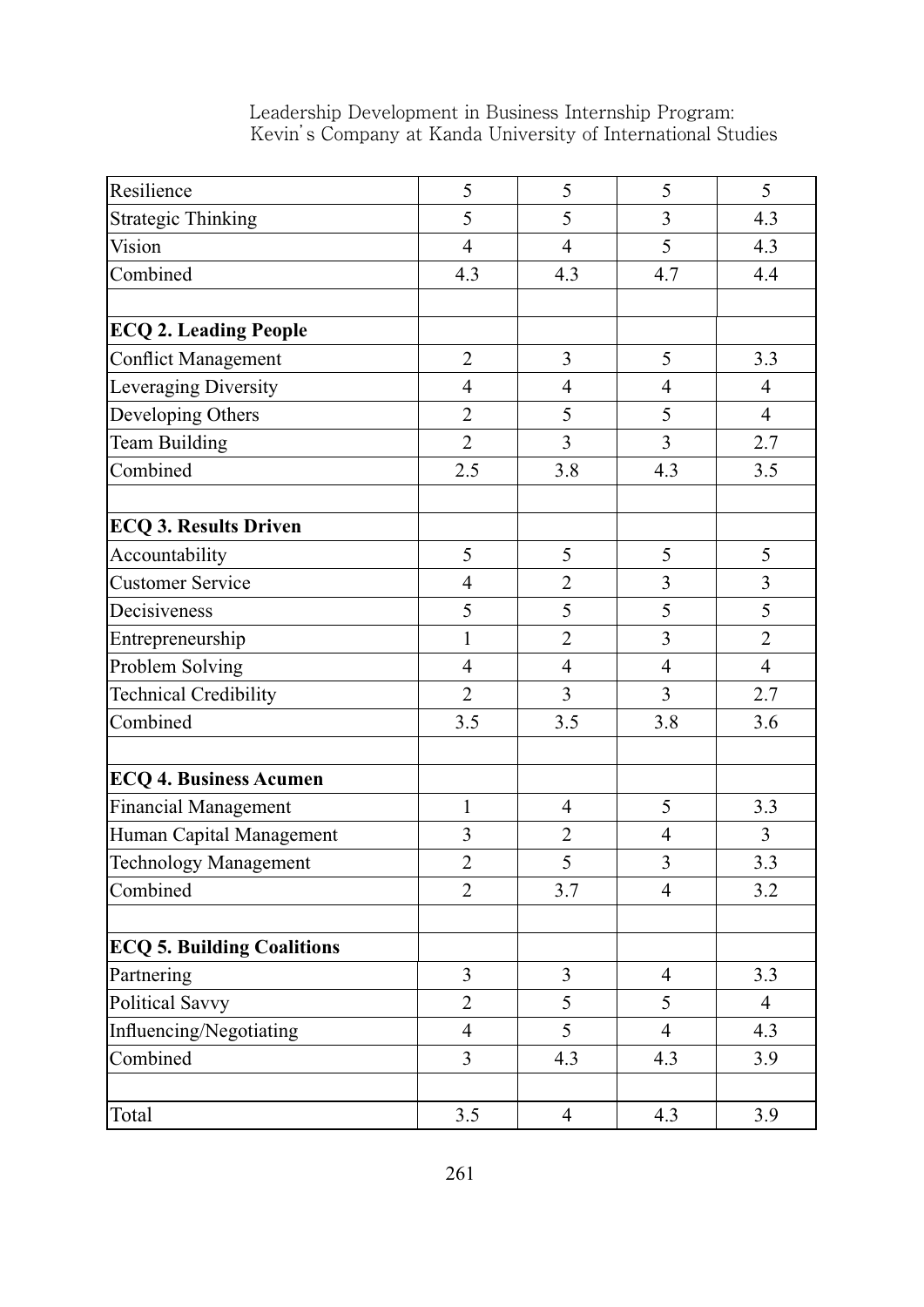The Journal of Kanda University of International Studies Vol. 22 (2010)

#### **5.3 Important Leadership Skills**

The students each listed the five leadership skills that would be most important for them in the workplace in the future. Students A and C listed OPM leadership competencies, whereas Student B listed the leadership skills in her own words (Table 12).

#### **Table 12**

| Ranking | Student A           | Student B                              | Student C            |
|---------|---------------------|----------------------------------------|----------------------|
|         | Accountability      | Strategic management of<br>workload    | Accountability       |
| 2       | Continual learning  | Power to lead the team to<br>a goal    | Interpersonal skills |
|         | Results driven      | Come up with ideas to<br>make a profit | Political savvy      |
| 4       | Conflict management | Ability to make the team<br>cooperate  | Resilience           |
|         | Strategic thinking  | To be polite and strict                | Vision               |

*Five Most Important Leadership Skills in Workplace in Future*

#### **5.4 Gender Issues**

In Tables 13 to 14 are displayed the challenges or obstacles that the students believe aspiring Japanese female leaders face in the workplace "in Japan" (Table 13) and "overseas" (Table 14). Therefore, in Table 13, the responses of Student A should be interpreted as a Japanese female *lacks and/or needs to gain* entrepreneurship ability, technical credibility, technology management skill, financial management skill, and the skill to develop others. In Table 13, all of the responses of Student C and responses 4 and 5 of Student B should be interpreted likewise; i.e., a Japanese woman *lacks and/or needs to gain* skills in the areas listed in order to succeed. The responses in Table 14 of Students A, B, and C should also be interpreted in the manner just described with the exception of responses 3 to 5 of Student B.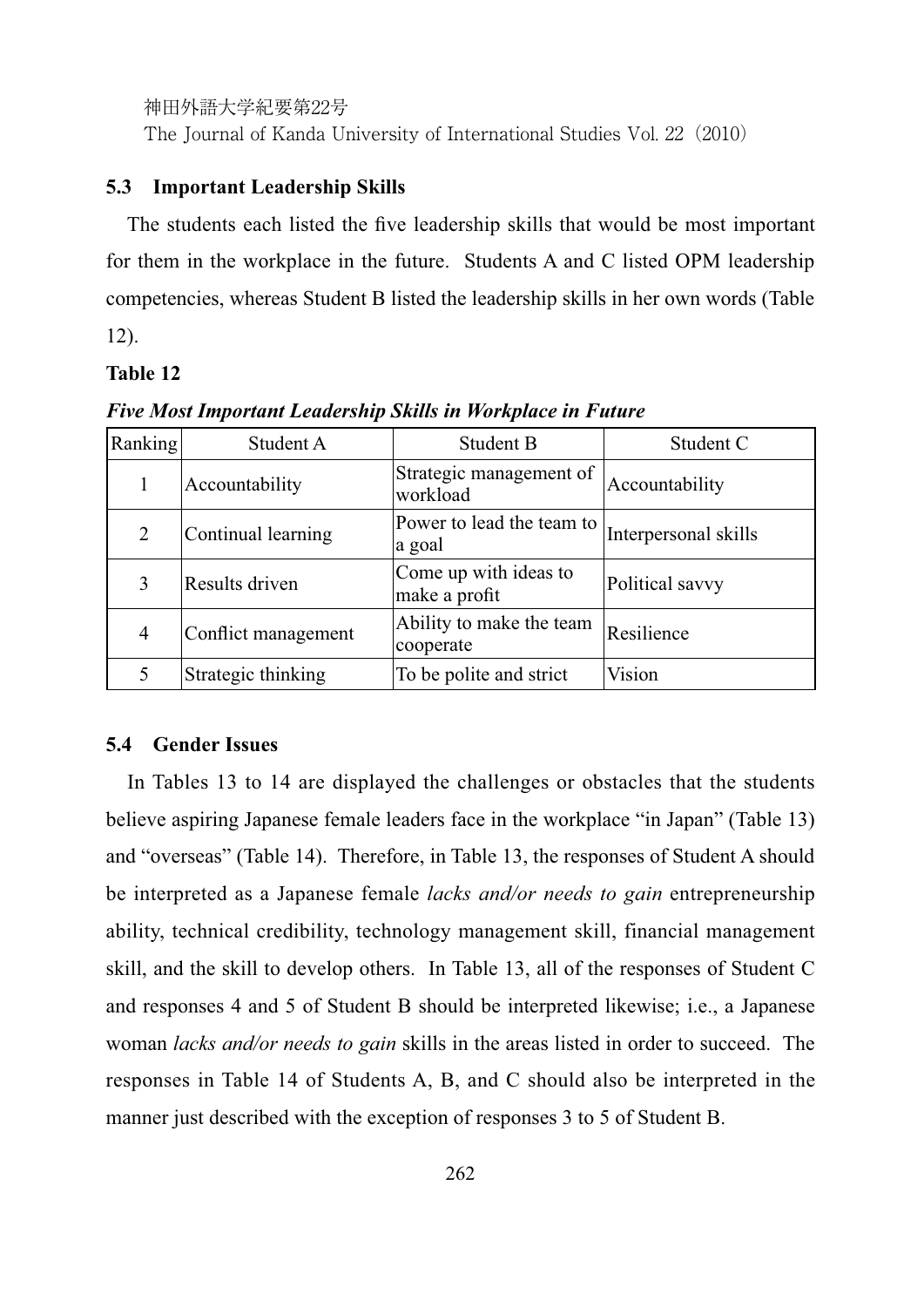In Table 15, Student A is recommending that a young female aspiring to a leadership role *acquire* entrepreneurship skill, etc. The advice of Students B and C for young women is clear.

# **Table 13**

*Five Challenges for Aspiring Japanese Female Leaders in the Workplace in Japan*

| No. | Student A             | Student B                                                                     | Student C              |
|-----|-----------------------|-------------------------------------------------------------------------------|------------------------|
|     | Entrepreneurship      | Gender discrimination<br>based on traditional<br>views                        | Political savvy        |
| 2   | Technical credibility | The lack of opportunities<br>to have business chances<br>and better positions | Conflict management    |
| 3   | Technology management | The lack of social support<br>(e.g., raising children)                        | Decisiveness           |
| 4   | Financial management  | Strategic thinking                                                            | Emotional intelligence |
| 5   | Developing others     | Technical credibility                                                         | Flexibility            |

# **Table 14**

*Five Challenges for Aspiring Japanese Female Leaders in the Workplace Abroad*

| No.            | Student A             | <b>Student B</b>                           | Student C                      |
|----------------|-----------------------|--------------------------------------------|--------------------------------|
|                | Entrepreneurship      | Negotiating                                | Technology creation<br>ability |
|                | Financial management  | <b>Vision</b>                              | Flexibility                    |
|                | Leading people        | Lack of competitive spirit Accountability  |                                |
| $\overline{4}$ | Technical credibility | Health (if the person is<br>used to Japan) | Interpersonal skills           |
|                | Technology management | Facing cultural conflicts                  | Entrepreneurship               |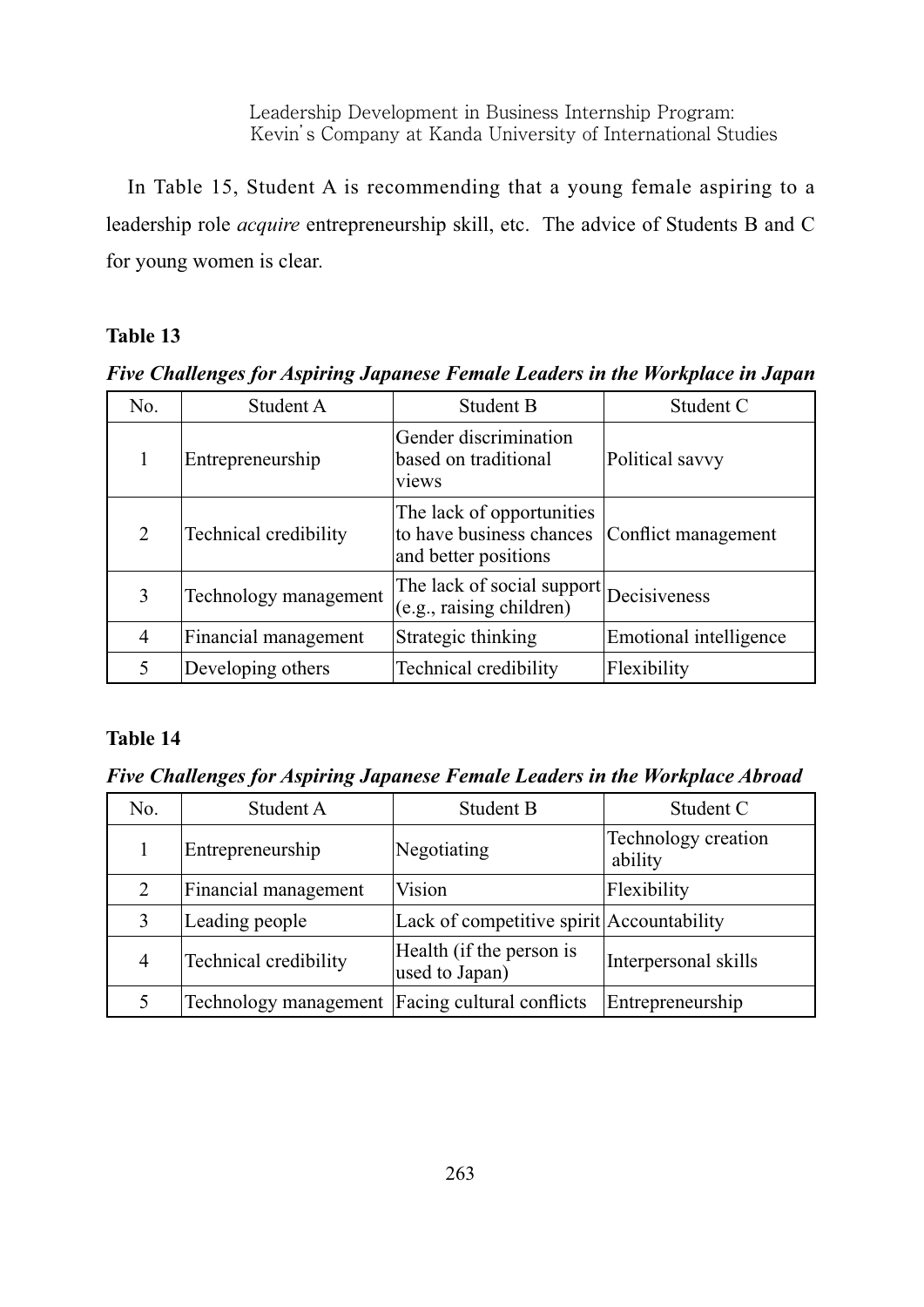The Journal of Kanda University of International Studies Vol. 22(2010)

### **Table 15**

| No.            | Student A             | <b>Student B</b>                                               | Student C                               |
|----------------|-----------------------|----------------------------------------------------------------|-----------------------------------------|
|                | Entrepreneurship      | Be aggressive.                                                 | Have a clear vision of the<br>future.   |
| $\overline{2}$ | Technical credibility | Be sociable.                                                   | Be positive, and lead<br>other people.  |
| $\overline{3}$ | Technology management | Believe in your instincts.                                     | Know society (politics,<br>trade, etc.) |
| $\overline{4}$ | Financial management  | Be helpful/cooperative to<br>those who need a helping<br>hand. | Solve many problems<br>calmly.          |
|                | Leading change        | Be smart.                                                      | Be responsible for your<br>leadership.  |

*Advice for a Young Female Aspiring Leader to Succeed in the Global Workplace*

# **6. Discussion and Conclusions**

Based on the changes already made in Kevin's Company and the results of the questionnaire, what is best way to further develop the leadership skills of the students? The following four topics should be considered in this regard:

- Leadership competencies and problem-based learning (PBL)
- Professional communicative expertise development
- Gender issues
- Success expectations and critical moments

#### **6.1 Leadership Competencies**

#### U.S. OPM's Core Leadership Curriculum

One program that provides insight into leadership development is the U.S. OPM's Core Leadership Curriculum for developing the competencies of high performing leaders (Table 16). In view of this leadership curriculum, a different, multilevel curriculum based on the needs of KUIS students could be developed.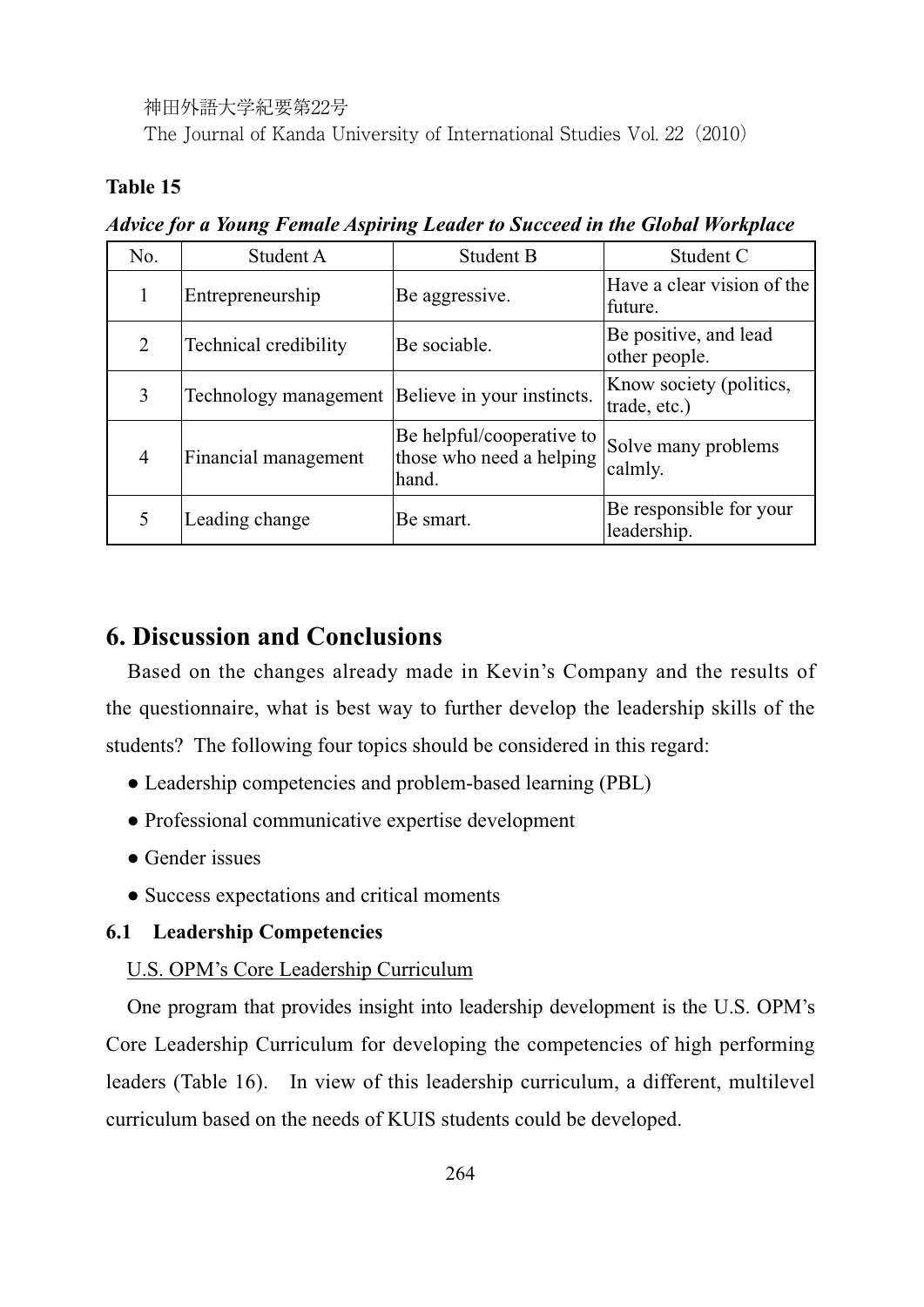In addition, the Leadership Development Toolkit of the USDA lists a six-step process for actualizing leadership development goals (based on OPM leadership competencies) that includes the following steps: 1. Identify your goal, 2. Assess your proficiency, 3. Identify learning experiences, 4. Create your development plan, 5. Complete your learning experiences, and 6. Assess your progress. (pp. 15-20) Creating a similar process by which KUIS students identify and realize their leadership goals would be very desirable.

The learning experiences described in the Leadership Development Toolkit are divided into three areas: formal classroom training, developmental assignments, and self-directed activities (Table 17). If Kevin's Company is perceived as a business, then the learning experiences in Table 17 have significant value. The key to success is to creatively adapt ideas such as these to meet the needs of KUIS students. For example, former students in Kevin's Company could take on mentoring roles for the benefit of newcomers.

#### Problem-based Learning

Problem-based learning (PBL) (Edwards, 1999; Kwan, et al., 1997; Simsen, et. al., 1997) could be a very effective approach to leadership development in Kevin's Company. The students are already actively engaged in learning as a group. The problems (i.e., cases) would have to be drafted so that the students' interactions lead them to attain the desired competencies within the context of the business internship program.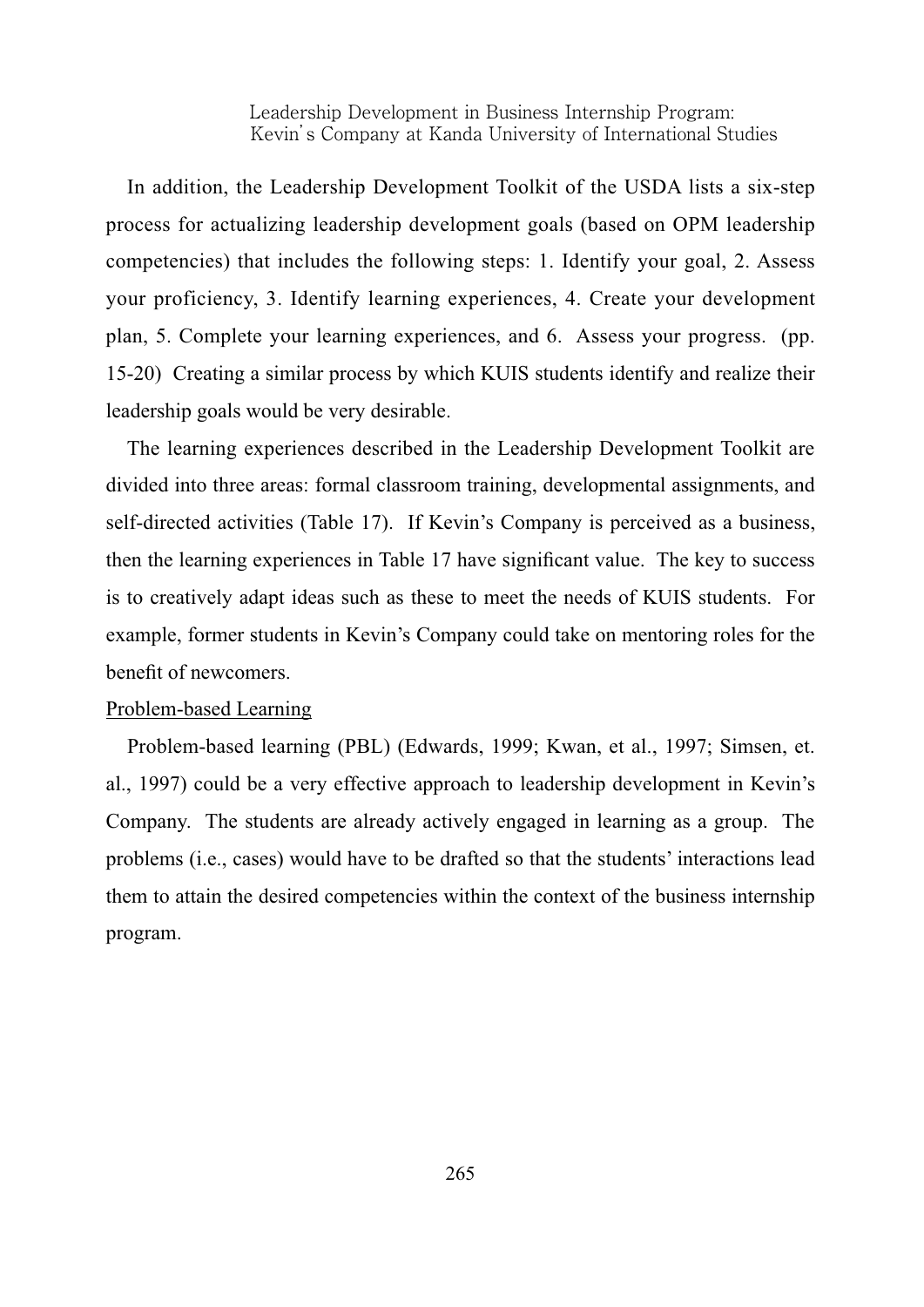The Journal of Kanda University of International Studies Vol. 22(2010)

# **Table 16**

# *Recommended OPM Leadership Courses*

| Level          | Seminars                               | Target                                   | Competencies Emphasized                                                                                                          |
|----------------|----------------------------------------|------------------------------------------|----------------------------------------------------------------------------------------------------------------------------------|
| $\mathbf{1}$   | Leadership Potential                   | <b>Emerging Leaders</b>                  | • Continual Learning<br>Influencing/Negotiating<br>Interpersonal Skills<br>• Leveraging Diversity<br>• Public Service Motivation |
| $\overline{2}$ | Supervisory Leadership                 | New Supervisors                          | • Accountability<br>• Developing Others<br>• Human Capital Management                                                            |
| 3              | New Managers                           | New Managers                             | • Accountability<br><b>Conflict Management</b><br>• Human Capital Management<br>• Strategic Thinking                             |
| $\overline{4}$ | Management<br>Development              | Mid-level and<br>Experienced<br>Managers | • Human Capital Management<br><b>Strategic Thinking</b>                                                                          |
| 5              | <b>Executive Development</b>           | <b>Senior Leaders</b>                    | • External Awareness<br>Interpersonal Skills<br>Oral Communication<br><b>Political Savvy</b><br>• Strategic Thinking             |
| 6              | Leadership for a<br>Democratic Society | <b>Senior Leaders</b>                    |                                                                                                                                  |

# **Table 17**

# *Learning Experiences for Leadership Competency Development*

| Type of Learning Experience      | <b>Examples</b>                                                                                                                                                                               |
|----------------------------------|-----------------------------------------------------------------------------------------------------------------------------------------------------------------------------------------------|
| <b>Formal Classroom Training</b> | • Colleges, universities, private organizations                                                                                                                                               |
| Developmental Assignments        | $\bullet$ Shadowing<br>• Rotations and cross training<br>• Special teams, task forces, and assignments<br>• Action learning projects<br>• Mentoring or teaching others<br>• Community service |
| <b>Self-Directed Activities</b>  | • Distance learning opportunities<br>$\bullet$ Reading<br>$\bullet$ Coaching<br>• Forums, briefings, and seminars<br>$\bullet$ Networking<br>• 360 degree assessment                          |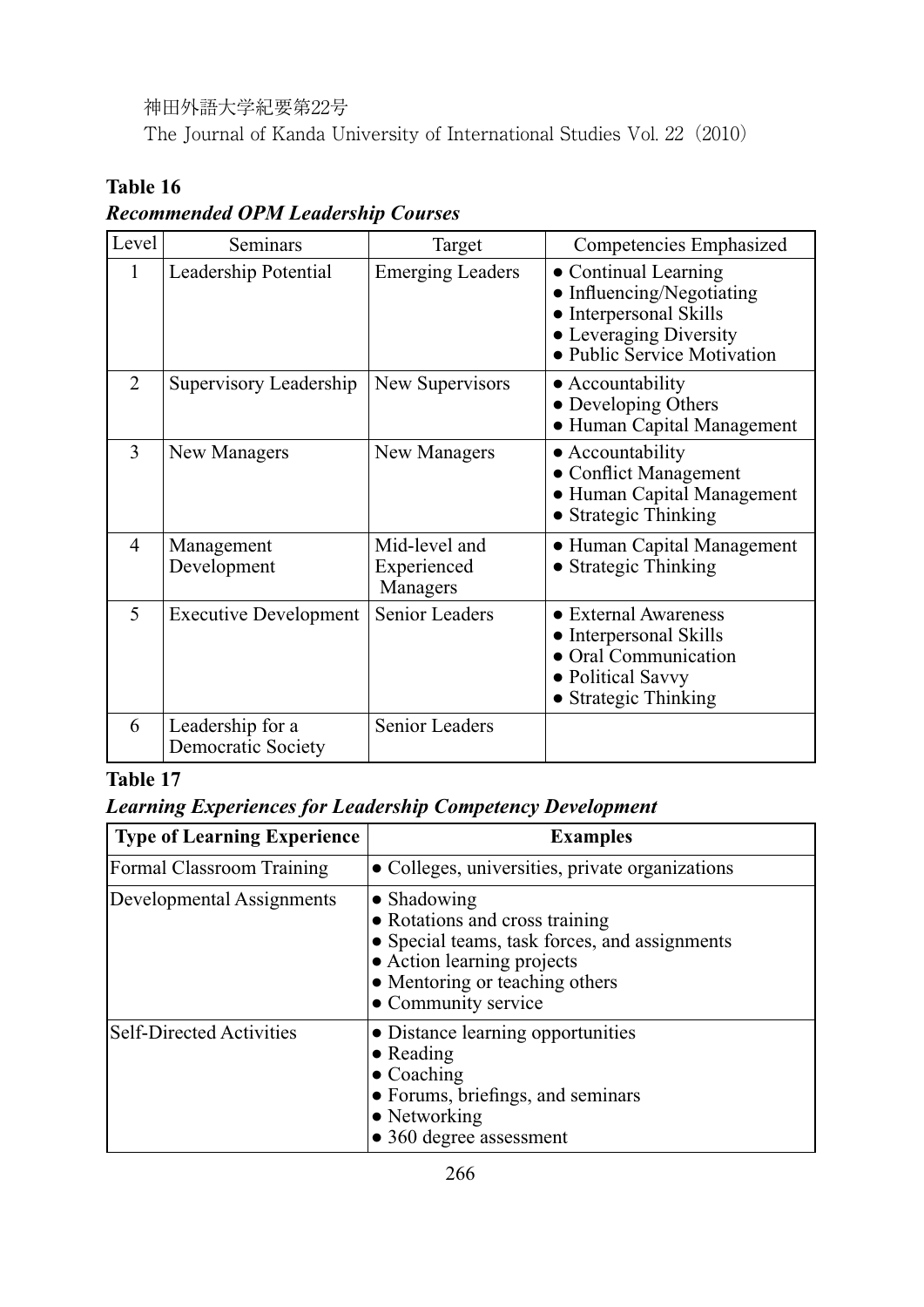#### **6.2 Professional Communicative Expertise**

In Kevin's Company, students should be taught to view the workplace as having multiple communities of practice (Scollon, 1998) and ways of engaging with others in a community (i.e., their discourses) (Gee, et al., 1996).

Moreover, the students need to clearly understand that there are linguistic resources with which they can manage meaning and negotiate change. The individual with professional communicative expertise is capable of effectively participating in a range of social practices (Fairclough, 1992; Fairclough and Chouliaraki, 1999) with a variety of actors in different roles and settings, including sites of engagement (Scollon, 1998, 2001) and among these what participants see as crucial sites of engagement at critical moments (Candlin, 1997). He or she can effectively utilize the different modes of discourse (institutional, professional, personal) (Sarangi, et al., 1999), employing multiple communicative strategies interdiscursively (Candlin, et al., 1997) without thought (i.e., tacit knowledge) (Candlin, 2002; Hak, 1999).

In view of professional development, Boswood (1999) has provided a working definition of professional communicative expertise. However, a number of different approaches to developing professional communicative expertise exist, and the challenges in program design include the following. Firstly, professional development programs should enable a participant to become a reflective practitioner (Schön, 1983, 1987) and to identify and overcome any "skilled incompetence"  $(\text{Argyris}, 2002)$ . Additionally, the social-psychological issue of "identity" (Goffman, 1959; Watson, 1996; Iedema, et al., 2003; Longo, 1994) needs to be addressed when formulating the "training mix," and the possible effectiveness of mentoring should be considered in that regard (Chiaramonte & Mills, 1993; Alred, et al., 2000). Moreover, the tacit knowledge of the expert (Candlin, 2002, 2003; Hak,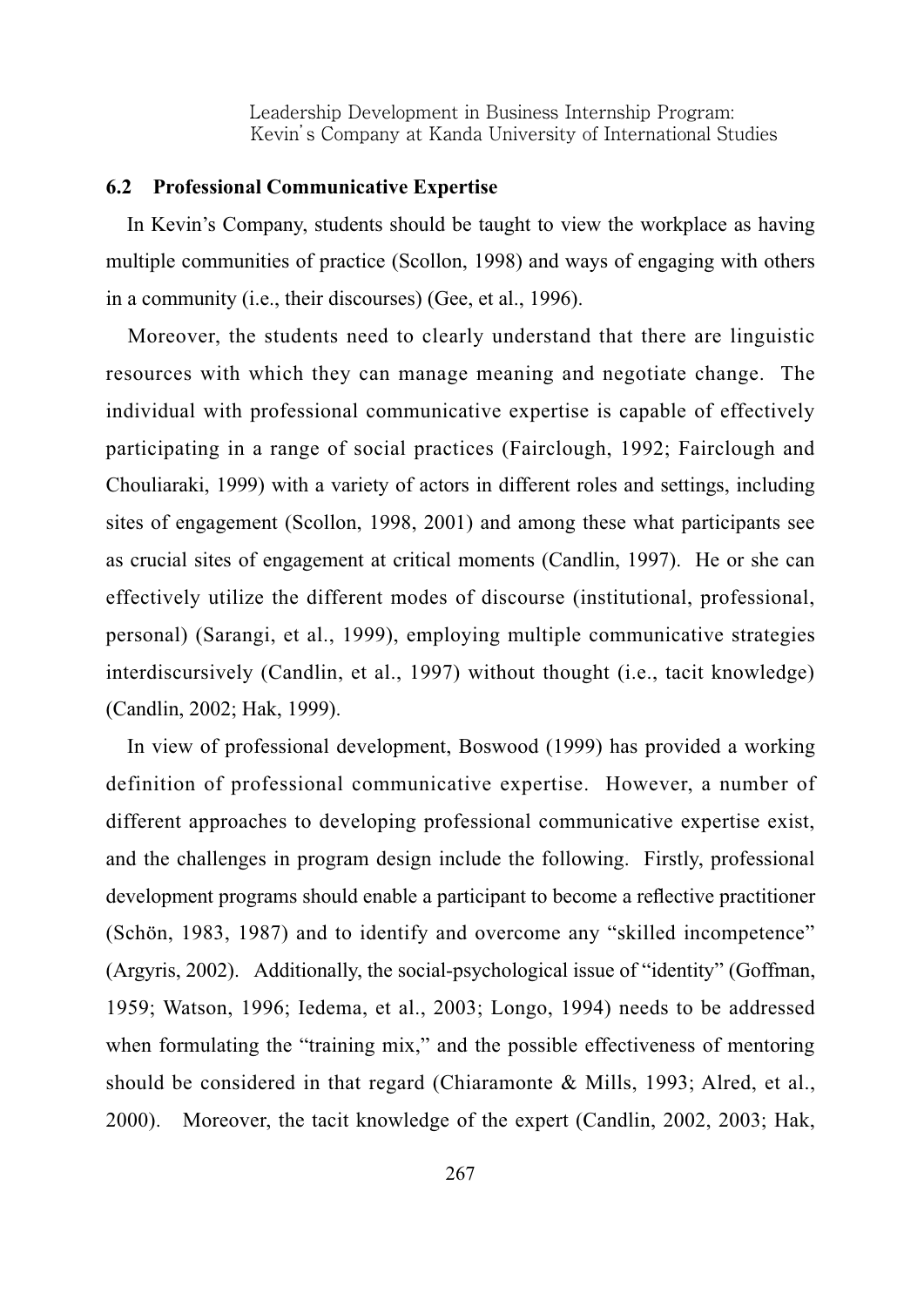The Journal of Kanda University of International Studies Vol. 22 (2010)

1999) should be made accessible to those being trained. Finally, English for specific purposes (ESP) training (Knight, et al., 2009), which is focused on crucial sites of engagement and critical moments, would benefit Kevin's Company consultants.

### **6.3 Gender Issues**

In regard to leadership, professional communicative expertise, and gender issues in the workplace, Kolb, et al. (2006, 1) shed some light when they described secondgeneration issues and the need for negotiation skill as follows.

[Research] has shown that business and professional organizations often operate in ways that can place women at a disadvantage. Labeled second generation issues to distinguish them from overt discrimination and bias, certain structures, cultures, and norms of operating that appear natural and neutral on the surface can have differential effects on men and women...[Second] generation issues mean that women often have to ask for and negotiate about things that men generally do not—good assignments, comparable titles, and/or credit for invisible work, among other issues. While few would argue that everybody needs to negotiate in order to be successful in today's workplace, second generation issues {sic} make it more important that women who aspire to leadership do negotiate and do so effectively.

Preparing aspiring female leaders to be successful negotiators in the workplace implies the need to better understand what is negotiated. Kolb, et al. (2006, 2) stated that women negotiated for the financial and human resources required to "create value for their organizations" and to obtain "support from other leaders and buy-in from their teams." In Kevin's Company, ESP training focused on negotiating such support is required.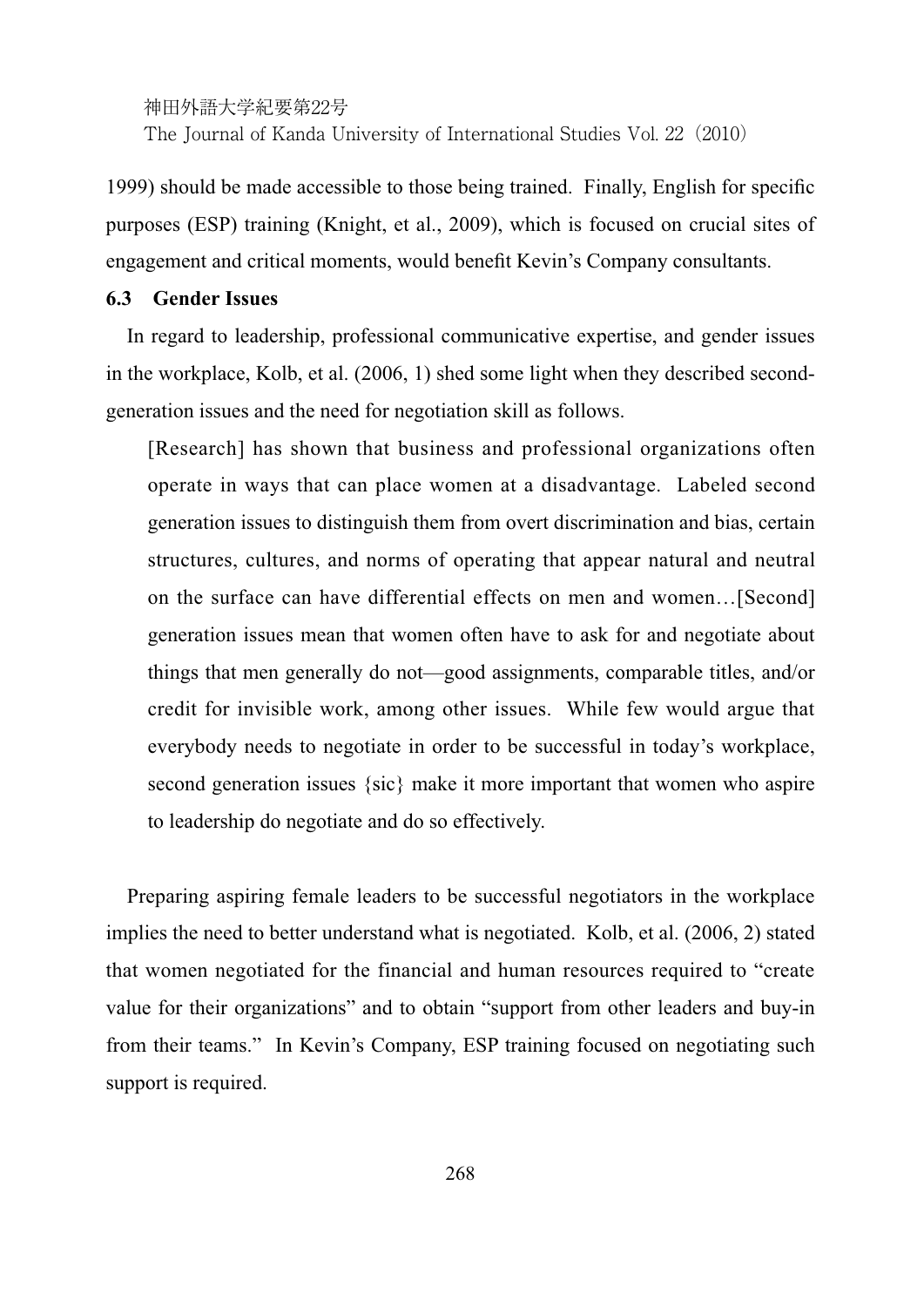#### **6.4 Success Expectations and Critical Moments**

After spending weeks to prepare a marketing plan, the students in Kevin's Company visit British Hills where they are inundated with new data in a scenario that reflects to some extent the underlying principles of adult learning and PBL (Edwards, 1999, 16). The unexpected introduction of this new data, however, has the effect of threatening the images that students have of themselves as successful consultants (i.e., their workplace identities). Therefore, steps need to be taken to increase the students' success expectations (Knight, 2002; Good & Brophy, 1995) and move them toward an "expansion of self" (Ribeiro, 1996, 189).

In the process of completing the leadership questionnaire for this study, the students had to consider themselves as leaders. The students were also instructed to conduct their marketing research as if they were "owners" of British Hills. Moreover, at British Hills, they were shown a video of the presentation of "finalists" in an MBA business plan competition so that they could conduct their onsite marketing research with their final presentation in mind.

In conclusion, the complexity of the environment and the multiple dimensions of communication in Kevin's Company need to be considered and addressed with the appropriate tools (i.e., the "training mix") for further developing the leadership competencies of the students.

# **References**

Alred, G. & Garvey, B. 2000. *Mentoring & tutoring*, Vol. 8, No. 3, 261-272.

- Argyris, Chris. (2002). Double-loop learning, teaching, and research. Academy of *management learning and education,* 1 (2): 206-218.
- Boswood, T. (1999). Redefining the professional in international professional communication. In C.R. Lovitt and D. Goswami (Eds.), *Exploring the rhetoric*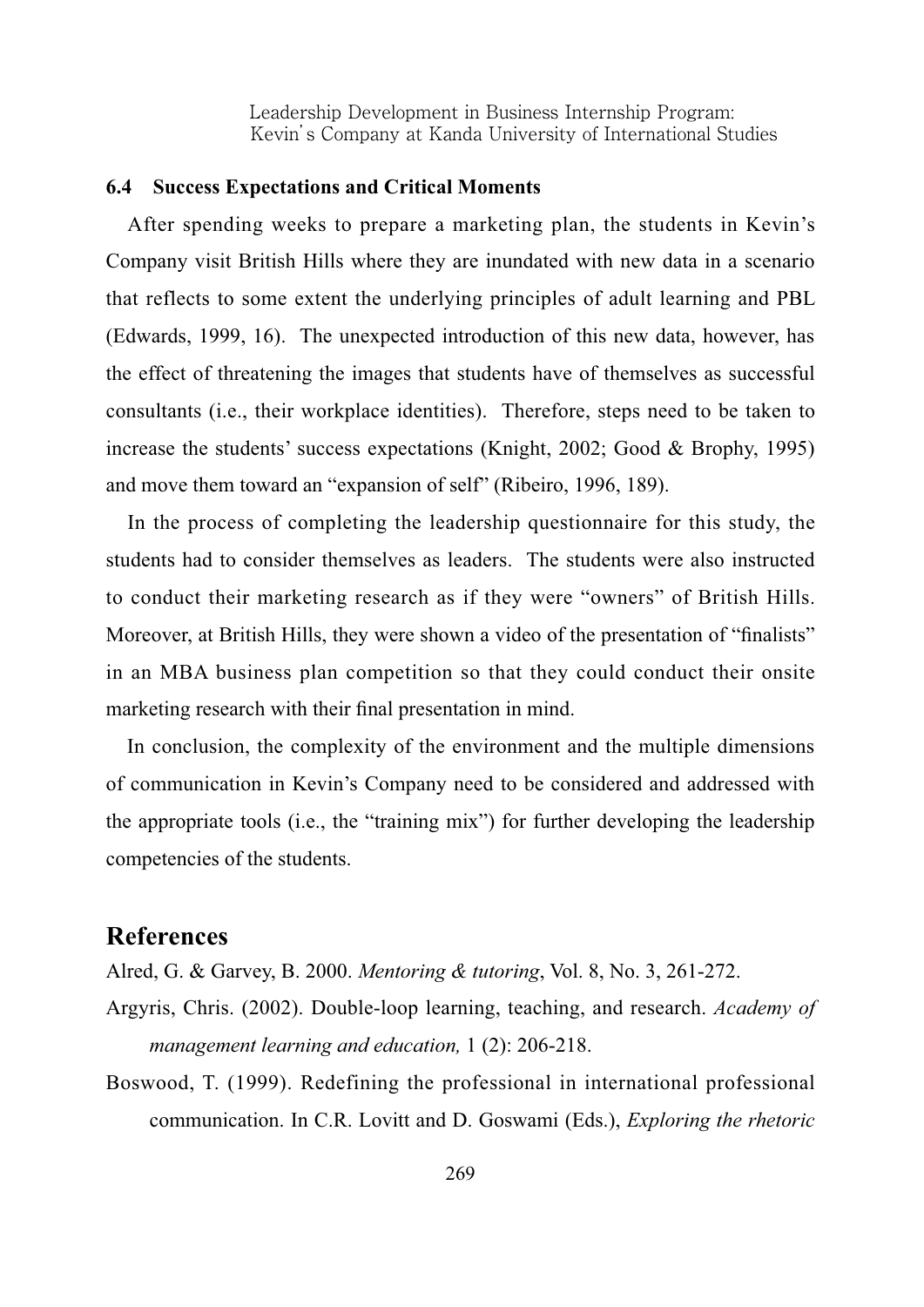The Journal of Kanda University of International Studies Vol. 22 (2010)

*of international professional communication: An agenda for teachers and researchers* (pp. 111-138). Amityville, NY: Baywood.

- Candlin, C. N. & Maley, Y. (1997). Intertextuality and interdiscursivity in the discourse of alternative dispute mediation. In B.L. Gunnarsson, P. Linell,  $&$  B. Nordberg (Eds.), *The construction of professional discourse*. London: Longman.
- Candlin, C. N., Maley, Y., Crichton, J. & Koster, P. (1994). The language of *lawyer-client conferencing. Sydney:* Law Foundation of New South Wales & Macquarie University, Department of Linguistics, Centre for Language and Social Life.
- Chiaramonte, P. & Mills, A.J. (1993). Self-reflection counselling as an instrument in organizational learning. *British journal of guidance & counselling*, 21(2), 145-155.
- Edwards, T. (1999). Biochemistry in problem-based mode: Learning experiences for students and staff. *Australian society for biochemistry and molecular biology newsletter.* Vol. 30, No. 2, 15-18.
- Fairclough, N. (1992). *Discourse and social change*. Cambridge: Polity Press.
- Fairclough, N. & Chouliaraki, L. (1999) *Discourse in late modernity*. Edinburgh University Press, Edinburgh.
- Gee, J. P., Hull, G. & Lankshear, C. (1996). The new work order: Behind the *language of the new capitalism.* Boulder, Colorado: Westview Press.
- Goffman, E. (1959). The presentation of self in everyday life. New York: Doubleday, Anchor.
- Good, T.L. & Brophy, J. (1995). *Contemporary educational psychology*. White Plains, NY: Longman.
- Goleman, D. (Nov-Dec 1998, 2005). What makes a leader? In *Harvard business*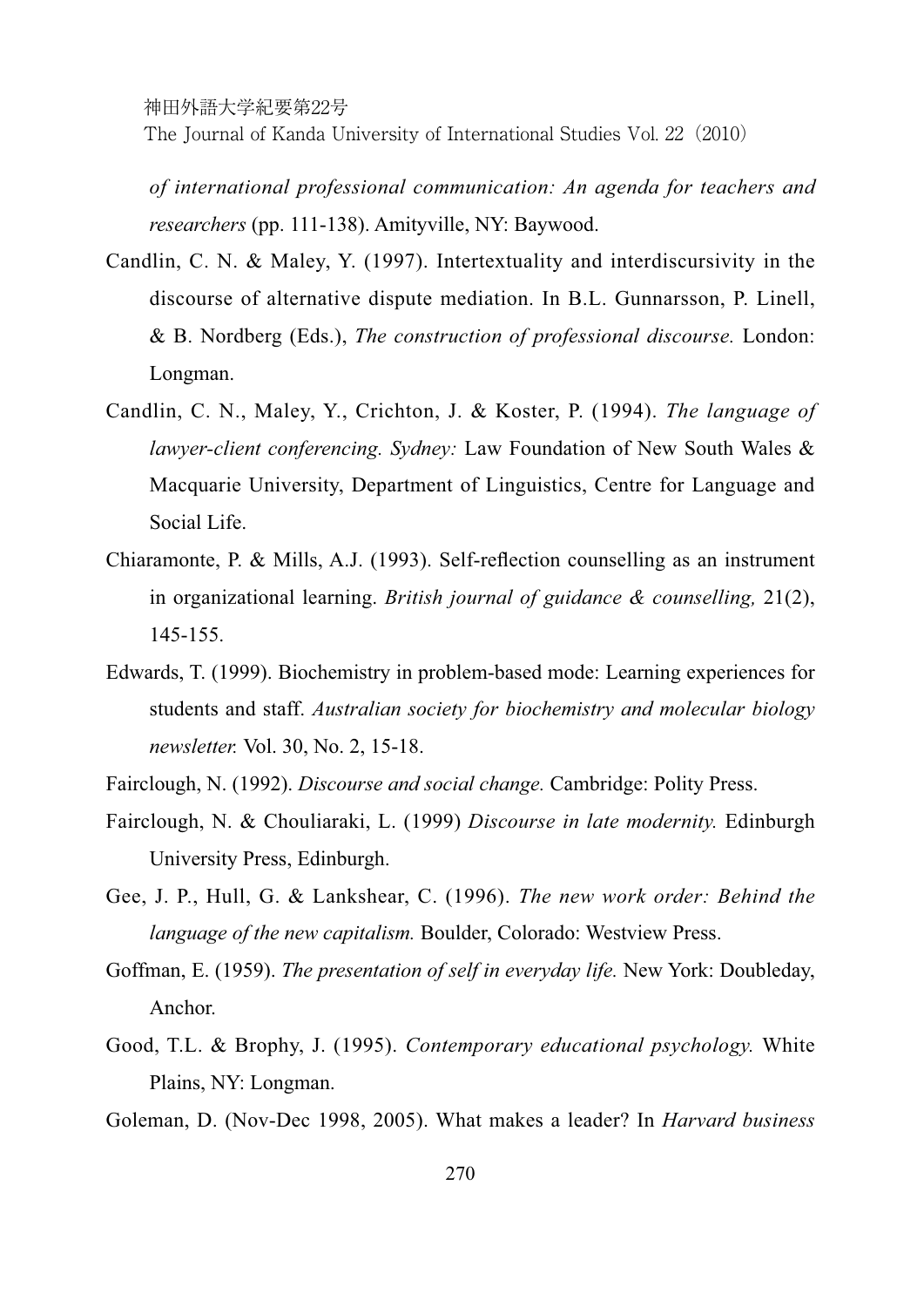*review on the mind of the leader* (pp. 97-121). Boston, MA: Harvard Business School Publishing Corporation.

- Hargie, C., Tourish; D. & Hargie, O. (1994). Managers communicating: An investigation of core situations and difficulties within educational organizations. *The international journal of educational management, Vol. 8 No. 6.*
- Iedema, R. & Scheeres, H. (2003). From doing work to talking work: Renegotiating knowing, doing, and identity. *Applied linguistics, 24(3),* 316-337.
- Knight, K. (2002). Motivating learners through pain and pleasure. *JALT 2002 at Shizuoka conference proceedings.* (pp. 54-57). Retrieved from http://jalt-publications.org/proceedings/2002/contents.html
- Knight, K. (2008). Global workforce development through business internship program: Kevin's company at Kanda University of International Studies. *The journal of Kanda University of International Studies,* 20, 207-234.
- Knight, K. (2009a). Business internship program development in light of proftssional communication research: Kevin's company at Kanda University of International Studies. In V. Bhatia, W. Cheng, V. Du-Babcock & J. Lung (Eds.), *Language for profssional communication: Research, practice & training* (pp. 235-249). Hong Kong: City University of Hong Kong, Asia-Pacific LSP and Professional Communication Association and the Hong Kong Polytechnic University.
- Knight, K. (2009b). Managers communicating: An investigation at a university in Japan. Unpublished research paper.
- Knight, K., Lomperis, A.E., van Naerssen, M., Westerfield, K. (2009). *English for specific purposes: An overview for practitioners and clients* (academic and corporate). Denver, Colorado: TESOL 2009. Powerpoint submitted for publication.

Kolb, D. & Kickul, J. (2006). It pays to ask: Negotiating conditions for leadership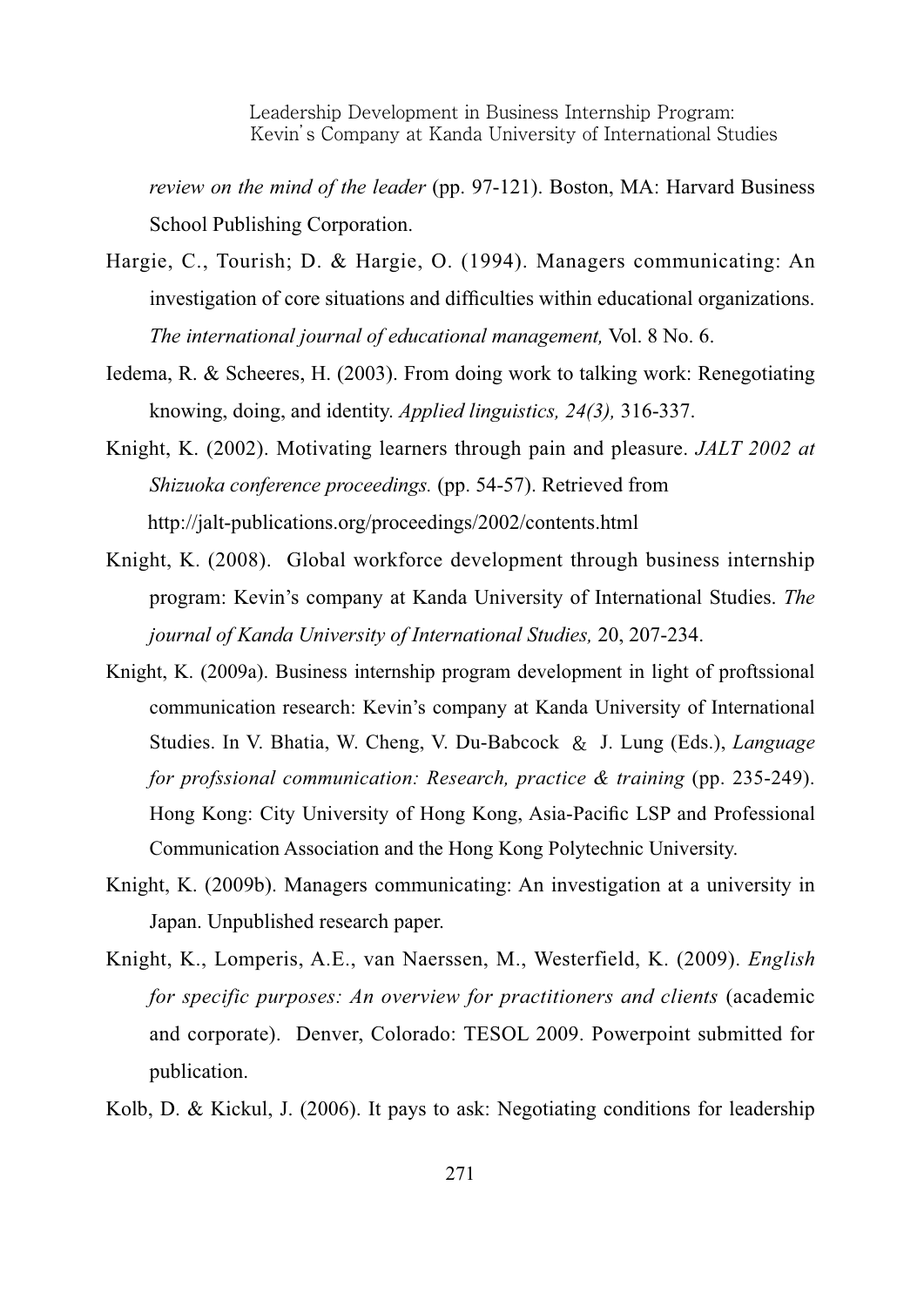神田外語大学紀要第22号 The Journal of Kanda University of International Studies Vol. 22 (2010)

success. In CGO *insights #23*. Simmons School of Management.

- Kwan, C.Y., Chan, L.C., Nicholls, J.M., Sheng, H.P. & Wong, T.M. (1997). Problembased learning (PBL) in teaching physiology and pathology. In D. Kember, B.H. Lam, L. Yan, J.C.K. Yum & S.B. Liu (Eds.) Case studies of improving teaching *and learning from the Action Learning Project* (pp. 115-123). Hong Kong: Action Learning Project.
- Longo, B. (1994). Current research in technical communication: The role of metadiscourse in persuasion. *Technical communication, 41 (2),* 348-355.
- Prentice, W.C.H. (Sep-Oct 1961, 2005). Understanding leadership. In *Harvard business review on the mind of the leader* (pp. 149-167). Boston, MA: Harvard Business School Publishing Corporation.
- Sarangi, S., & Roberts, C. (1999). The dynamics of interactional and institutional orders in work-related settings. In S. Sarangi, and C. Roberts. (Eds.), *Talk, work, and institutional order: Discourse in medical, mediation, and management settings* (pp. 2-57). Berlin: Mouton de Gruyter.
- Schön, D. A. (1983). The reflective practitioner: How professionals think in action. New York: Basic Books.
- Schön, D. A. (1987). *Educating the reflective practitioner*. San Francisco: Jossey-Bass.
- Scollon, R. (1998). Interdiscursivity and identity. In R. Scollon, *Mediated discourse as social interaction: A study of news discourse* (249-66). London: Longman.
- Scollon, R. (2001). Action and text: Towards an integrated understanding of the place of text in social (inter)action, mediated discourse analysis and the problem of social action. In R. Wodak and M. Meyer, Methods of critical discourse analysis (pp.139-183). London: Sage Publications.

Simsen, B., Yung, H. & Leed, D. (1997). Learners and teachers: Introducing